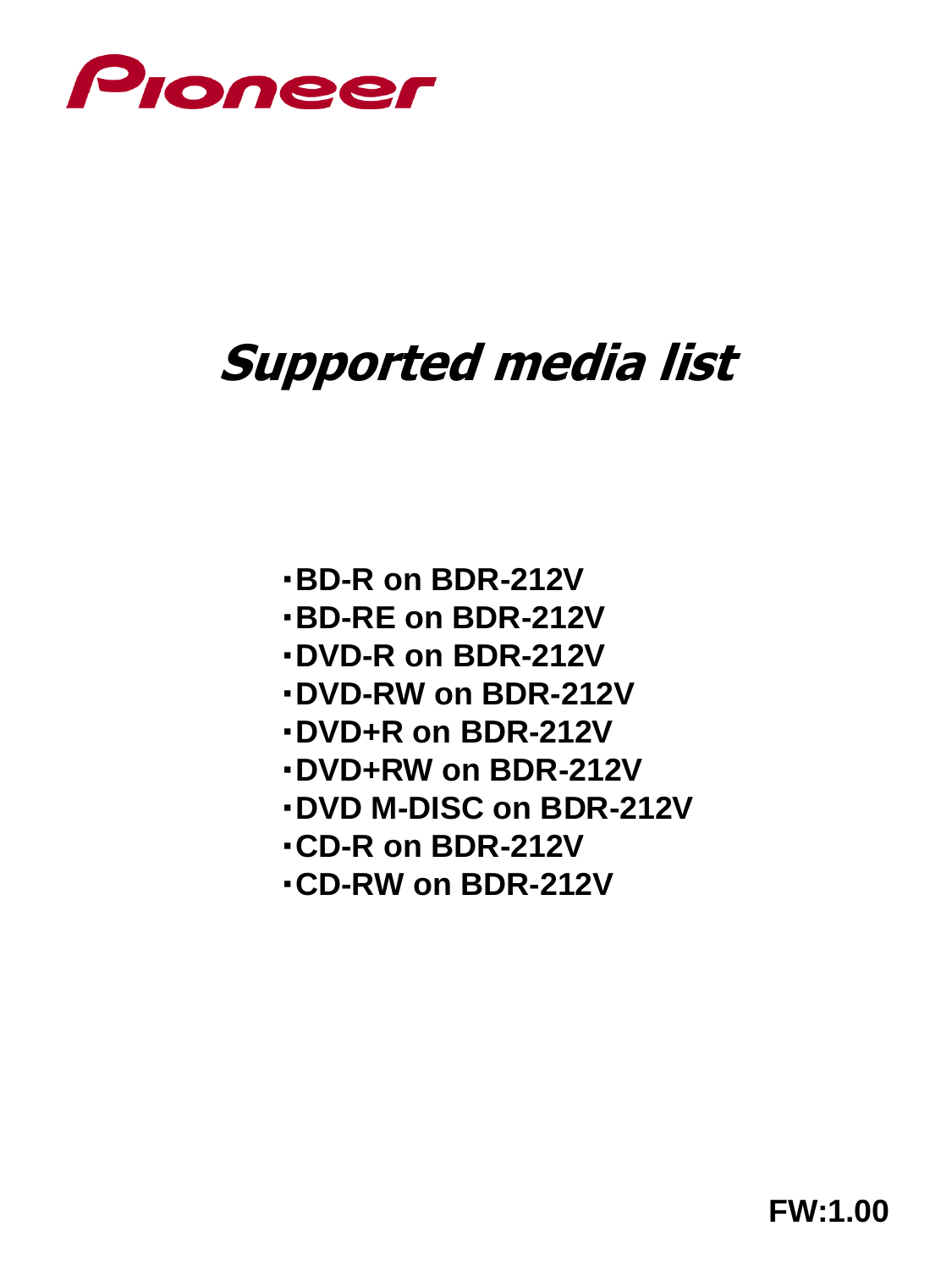

# **Supported media list of BD-R on BDR-212V**

#### **BD-R (2x format disc)**

#### **Writing speed : 2x**

|                |           |                 |    |                          |                          |                          | Strategy Status          |                          |                          |                          |     |                          |         |
|----------------|-----------|-----------------|----|--------------------------|--------------------------|--------------------------|--------------------------|--------------------------|--------------------------|--------------------------|-----|--------------------------|---------|
| No.            | Maker     | Manufacturer ID |    |                          |                          | CAV                      | CAV                      | CAV                      | CAV                      | CAV                      | CAV | CAV                      | Remarks |
|                |           |                 | 2x | 4x                       | 6x                       | 4x                       | 6x                       | 8x                       | 10x                      | 12x                      | 14x | 16x                      |         |
| 1              | CMC       | "CMCMAGBA2"     | Υ  | -                        | -                        |                          |                          |                          |                          |                          | -   | $\overline{\phantom{a}}$ |         |
| $\overline{c}$ | MAXELL    | "MAXELLRS1"     | Υ  | -                        | -                        | -                        |                          |                          |                          | $\overline{\phantom{0}}$ | -   | $\overline{\phantom{0}}$ | 8cm     |
| 3              | Panasonic | "MEI TO1"       | Υ  | -                        | -                        | -                        |                          |                          |                          | -                        | -   | $\overline{\phantom{0}}$ |         |
| 4              | PHILIPS   | "PHILIPR02"     | Υ  | -                        | -                        | -                        |                          |                          |                          | $\overline{\phantom{0}}$ | -   | -                        |         |
| 5              | SONY      | "SONY NO1"      | Υ  | -                        | <b>-</b>                 | -                        | -                        | -                        | -                        | -                        | -   | -                        |         |
| 6              | SONY      | "SONY_NS1"      | Υ  | -                        | $\overline{\phantom{0}}$ | -                        | $\overline{\phantom{0}}$ | $\overline{\phantom{0}}$ | -                        | -                        | -   | $\equiv$                 |         |
| $\overline{7}$ | TDK       | "TDKBLDRBA"     | Υ  | -                        | $\overline{\phantom{0}}$ | -                        | $\overline{\phantom{0}}$ | $\equiv$                 | -                        | $\overline{\phantom{0}}$ | -   | $\overline{\phantom{0}}$ |         |
| 8              | TDK       | "TDKBLDRDA"     | Υ  | $\overline{\phantom{0}}$ | $\overline{\phantom{0}}$ | $\overline{\phantom{0}}$ | $\overline{\phantom{0}}$ | -                        | $\overline{\phantom{0}}$ | -                        | -   | -                        | 8cm     |
| 9              | MKM       | "VERBATIMa"     | Υ  | $\overline{\phantom{0}}$ | $\overline{\phantom{0}}$ | $\overline{\phantom{0}}$ | $\overline{\phantom{0}}$ | -                        | $\overline{\phantom{0}}$ | $\overline{\phantom{0}}$ | -   | -                        |         |

**In case of unknown MID, the writing speed is limited to 2x.**

# **BD-R (LtoH 2x format disc)**

#### **Writing speed : 2x**

|     |       |                 |    |                          |    |     | Strategy Status |     |     |     |     |     |         |
|-----|-------|-----------------|----|--------------------------|----|-----|-----------------|-----|-----|-----|-----|-----|---------|
| No. | Maker | Manufacturer ID |    |                          |    | CAV | CAV             | CAV | CAV | CAV | CAV | CAV | Remarks |
|     |       |                 | 2x | 4x                       | 6x | 4x  | 6х              | 8x  | 10x | 12x | 14x | 16x |         |
|     | MKM   | "VERBATIMW"     |    | $\overline{\phantom{0}}$ | -  | $-$ | -               |     | -   | -   | -   | -   |         |

**In case of unknown MID, the writing speed is limited to 2x.**

#### **BD-R (4x format disc)**

#### **Writing speed : 2x, 4x, 6x, 8x, 10x, 12x**

|                |             |                 |    |                          |                          |                          | Strategy Status |          |                          |                          |                          |                          |         |
|----------------|-------------|-----------------|----|--------------------------|--------------------------|--------------------------|-----------------|----------|--------------------------|--------------------------|--------------------------|--------------------------|---------|
| No.            | Maker       | Manufacturer ID |    |                          |                          | CAV                      | CAV             | CAV      | CAV                      | CAV                      | CAV                      | CAV                      | Remarks |
|                |             |                 | 2x | 4x                       | 6x                       | 4x                       | 6x              | 8x       | 10x                      | 12x                      | 14x                      | 16x                      |         |
| 1              | CMC         | "CMCMAGBA3"     | Υ  | $\overline{\phantom{0}}$ | $-$                      | Υ                        | Υ               | Υ        | Y                        | $\overline{\phantom{0}}$ | $\overline{\phantom{0}}$ | $\overline{\phantom{0}}$ |         |
| $\overline{c}$ | Infomedia   | "INFOMER30"     | Y  | $\overline{\phantom{0}}$ | $-$                      | Y                        | Y               | Y        | $\equiv$                 | $\overline{\phantom{0}}$ | $\overline{\phantom{0}}$ | $\overline{\phantom{0}}$ |         |
| 3              | Infosource  | "ISMMBDR01"     | Y  | $\overline{\phantom{0}}$ | $\equiv$                 | Y                        | Y               | Y        | $\overline{\phantom{0}}$ | $\overline{\phantom{0}}$ | $\overline{\phantom{0}}$ | $\overline{\phantom{0}}$ |         |
| 4              | LGE         | "LGEBRAS04"     | Y  | $\overline{\phantom{0}}$ | $\equiv$                 | Υ                        | Y               | Y        | $\equiv$                 | $\overline{\phantom{0}}$ | $\overline{\phantom{0}}$ | $\overline{\phantom{0}}$ |         |
| 5              | Panasonic   | "MEI T02"       | Υ  | $\overline{\phantom{0}}$ | $\equiv$                 | Υ                        | Y               | Y        | Y                        | $\overline{\phantom{0}}$ | $\overline{\phantom{0}}$ | $\overline{\phantom{0}}$ |         |
| 6              | Millenniata | "MILLENMR1"     | Υ  | Υ                        | $\equiv$                 | $\overline{\phantom{a}}$ | $\sim$          | $\equiv$ | $\overline{\phantom{0}}$ | $\overline{\phantom{0}}$ | $\overline{\phantom{0}}$ | $\overline{\phantom{0}}$ |         |
| $\overline{7}$ | PHILIPS     | "PHILIPR04"     | Y  | $\overline{\phantom{0}}$ | $\equiv$                 | Υ                        | Υ               | Y        | Υ                        | $\overline{\phantom{0}}$ | $\overline{\phantom{0}}$ | $\overline{\phantom{0}}$ |         |
| 8              | PRODISC     | "PRODISCRO"     | Υ  | $\overline{\phantom{0}}$ | $\equiv$                 | Υ                        | Υ               | Y        | Y                        | $\overline{\phantom{0}}$ | $\overline{\phantom{0}}$ | $\overline{\phantom{0}}$ |         |
| 9              | RITEK       | "RITEK BR2"     | Υ  | $\overline{\phantom{0}}$ | $\overline{\phantom{0}}$ | Υ                        | Υ               | Y        | Υ                        | $\overline{\phantom{0}}$ | $\equiv$                 | $\equiv$                 |         |
| 10             | SONY        | "SONY NN2"      | Υ  | $\overline{\phantom{0}}$ | $-$                      | Υ                        | Y               | Y        | Y                        | Y                        | $\overline{\phantom{0}}$ | $\overline{\phantom{0}}$ |         |
| 11             | SONY        | "SONY NS2"      | Y  | Y                        | $\equiv$                 | $\overline{\phantom{a}}$ | -               | $\equiv$ | $\equiv$                 | $\overline{\phantom{0}}$ | $\overline{\phantom{0}}$ | $\overline{\phantom{0}}$ |         |
| 12             | TDK         | "TDKBLDRBB"     | Y  | $\overline{\phantom{0}}$ | $\equiv$                 | Υ                        | Y               | Y        | Y                        | $\overline{\phantom{0}}$ | $\overline{\phantom{0}}$ | $\overline{\phantom{a}}$ |         |
| 13             | Umedisc     | "UMEBDR014"     | Υ  | $\overline{\phantom{0}}$ | $\equiv$                 | Y                        | Y               | Y        | $\equiv$                 | $\overline{\phantom{0}}$ | $\overline{\phantom{0}}$ | $\overline{\phantom{0}}$ |         |
| 14             | MKM         | "VERBATIMC"     | Y  | $\overline{\phantom{0}}$ | $\equiv$                 | Υ                        | Υ               | Υ        | Y                        | $\overline{\phantom{0}}$ | $\overline{\phantom{0}}$ | $\overline{\phantom{0}}$ |         |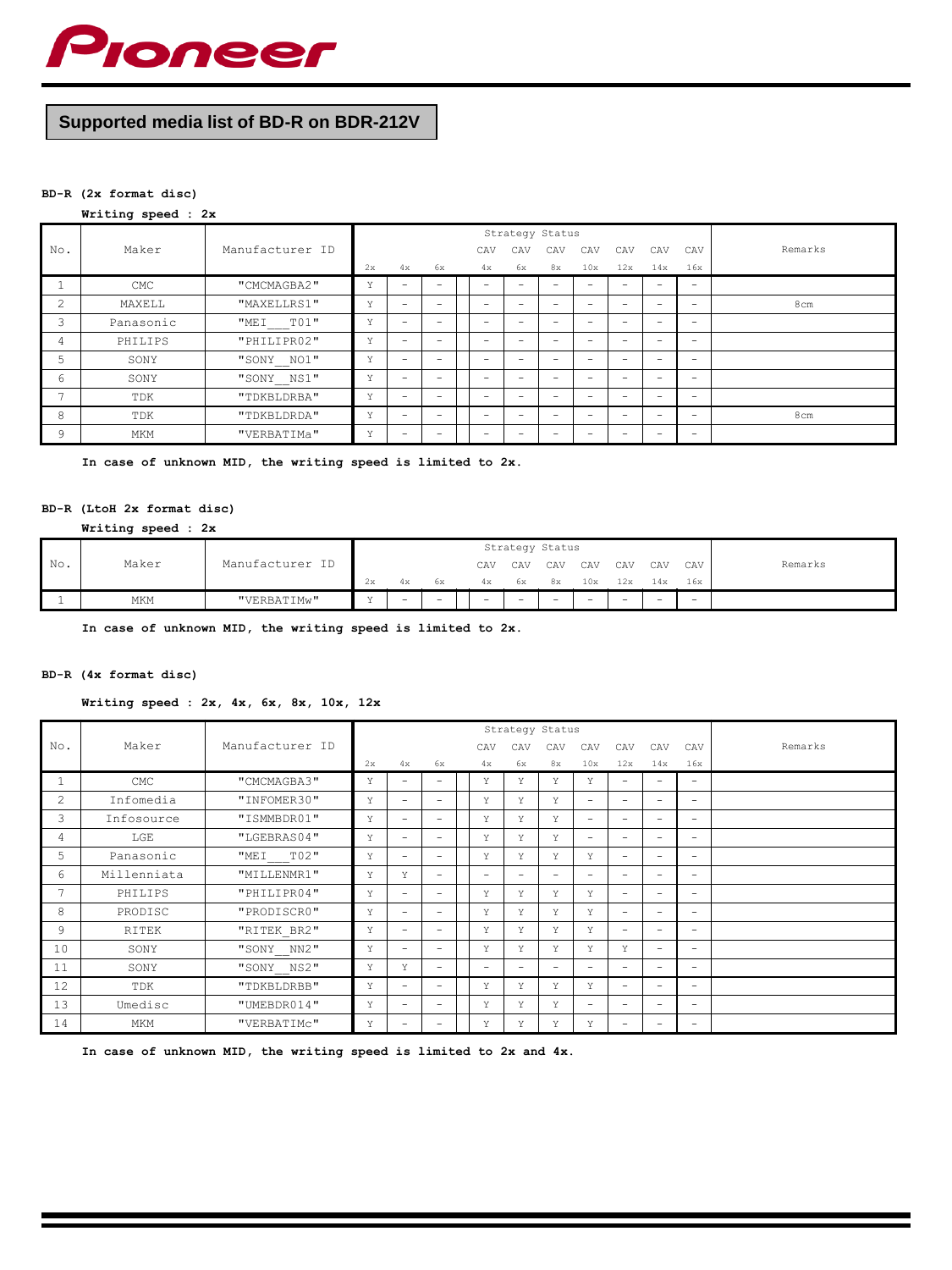

# **Supported media list of BD-R on BDR-212V**

#### **BD-R (LtoH 4x format disc)**

**Writing speed : 2x, 4x**

|     |            |                 |    |              |        |                          | Strategy Status          |                          |                          |                          |     |                          |         |
|-----|------------|-----------------|----|--------------|--------|--------------------------|--------------------------|--------------------------|--------------------------|--------------------------|-----|--------------------------|---------|
| No. | Maker      | Manufacturer ID |    |              |        | CAV                      | CAV                      | CAV                      | CAV                      | CAV                      | CAV | CAV                      | Remarks |
|     |            |                 | 2x | 4x           | 6x     | 4x                       | 6x                       | 8x                       | 10x                      | 12x                      | 14x | 16x                      |         |
|     | RITEK      | "RITEK BO1"     | 37 | $\mathbf{r}$ | -      | $\qquad \qquad =$        | $\overline{\phantom{0}}$ | $\overline{\phantom{0}}$ | $\equiv$                 | $\overline{\phantom{0}}$ | -   | $\overline{\phantom{0}}$ |         |
| 2   | TAIYOYUDEN | "TYG-BDY03"     | 37 | 37           | -      | $\qquad \qquad -$        | -                        | $\overline{\phantom{0}}$ | $\equiv$                 | $\overline{\phantom{0}}$ | -   | $\overline{\phantom{0}}$ |         |
|     | Umedisc    | "UMEBDR114"     | 37 | 37           | $\sim$ | $\overline{\phantom{0}}$ | -                        | $\overline{\phantom{0}}$ | $\overline{\phantom{0}}$ | $\overline{\phantom{0}}$ | -   | $\overline{\phantom{0}}$ |         |
| 4   | MKM        | "VERBATIMV"     | 37 | 37           | -      | $\overline{\phantom{0}}$ |                          |                          | -                        | -                        |     | -                        |         |

**In case of unknown MID, the writing speed is limited to 2x.**

#### **BD-R (6x format disc)**

**Writing speed : 2x, 4x, 6x, 8x, 10x, 12x, 14x, 16x**

|     |              |                 |    |                          |                          |     |     | Strategy Status |                          |                          |                          |                          |         |
|-----|--------------|-----------------|----|--------------------------|--------------------------|-----|-----|-----------------|--------------------------|--------------------------|--------------------------|--------------------------|---------|
| No. | Maker        | Manufacturer ID |    |                          |                          | CAV | CAV | CAV             | CAV                      | CAV                      | CAV                      | CAV                      | Remarks |
|     |              |                 | 2x | 4x                       | 6x                       | 4x  | 6x  | 8x              | 10x                      | 12x                      | 14x                      | 16x                      |         |
| 1   | CMC          | "CMCMAGBA5"     | Υ  | $\overline{\phantom{0}}$ | -                        | Υ   | Υ   | Υ               | Υ                        | Υ                        | -                        | $\overline{\phantom{0}}$ |         |
| 2   | Infomedia    | "INFOMER40"     | Υ  | $\overline{\phantom{0}}$ | -                        | Υ   | Y   | Υ               | -                        | -                        | -                        | $\overline{\phantom{0}}$ |         |
| 3   | $_{\rm LGE}$ | "LGEBRAS06"     | Υ  | $\overline{\phantom{0}}$ | -                        | Υ   | Υ   | Υ               | Υ                        | $\overline{\phantom{0}}$ | -                        | $\overline{\phantom{0}}$ |         |
| 4   | MBI          | "MBI<br>R06"    | Υ  | $\overline{\phantom{0}}$ | -                        | Υ   | Υ   | Υ               | Υ                        | $\overline{\phantom{0}}$ | $\overline{\phantom{0}}$ | $\equiv$                 |         |
| 5   | Panasonic    | "MEI<br>RA1"    | Υ  | $\overline{\phantom{0}}$ | -                        | Υ   | Y   | Υ               | Υ                        | Υ                        | -                        | $\overline{\phantom{0}}$ |         |
| 6   | OPTODISC     | "OTCBDR002"     | Υ  | $\overline{\phantom{0}}$ | -                        | Υ   | Y   | Υ               | $\overline{\phantom{a}}$ | $\overline{\phantom{0}}$ | -                        | $\overline{\phantom{0}}$ |         |
| 7   | PRODISC      | "PRODISCR1"     | Υ  | $\overline{\phantom{0}}$ | -                        | Υ   | Υ   | Y               | Y                        | $\overline{\phantom{0}}$ | -                        | $\overline{\phantom{0}}$ |         |
| 8   | RITEK        | "RITEK BR3"     | Υ  | $\overline{\phantom{0}}$ | -                        | Υ   | Υ   | Υ               | Υ                        | $\overline{\phantom{0}}$ | $\overline{\phantom{0}}$ | $\equiv$                 |         |
| 9   | RITEK        | "RITEK BR3"     | Υ  | $\overline{\phantom{0}}$ | $\overline{\phantom{0}}$ | Υ   | Υ   | Υ               | Υ                        | Υ                        | $\overline{\phantom{0}}$ | $\overline{\phantom{0}}$ |         |
| 10  | RITEK        | "RITEK BR4"     | Υ  | -                        | -                        | Υ   | Y   | Υ               | Υ                        | Υ                        | -                        | Υ                        |         |
| 11  | SONY         | "SONY NN3"      | Υ  | $\overline{\phantom{0}}$ | -                        | Υ   | Υ   | Υ               | Υ                        | Υ                        | -                        | Y                        |         |
| 12  | TDK          | "TDKBLDRBD"     | Υ  | $\overline{\phantom{0}}$ | -                        | Y   | Y   | Y               | Υ                        | $\overline{\phantom{0}}$ | -                        | $\equiv$                 |         |
| 13  | Umedisc      | "UMEBDR016"     | Υ  | $\overline{\phantom{0}}$ | $\overline{\phantom{0}}$ | Υ   | Y   | Υ               | $\equiv$                 | $\overline{\phantom{0}}$ | $\overline{\phantom{0}}$ | $\equiv$                 |         |
| 14  | MKM          | "VERBATIMe"     | Υ  | -                        | -                        | Υ   | Υ   | Υ               | Υ                        | Υ                        |                          | Υ                        |         |

**In case of unknown MID, the writing speed is limited to 2x and 4x.**

#### **BD-R (LtoH 6x format disc)**

**Writing speed : 2x, 4x, 6x, 8x**

|                          |            |                 |                |              |              |                          |              | Strategy Status |                          |        |     |                          |         |
|--------------------------|------------|-----------------|----------------|--------------|--------------|--------------------------|--------------|-----------------|--------------------------|--------|-----|--------------------------|---------|
| No.                      | Maker      | Manufacturer ID |                |              |              | CAV                      | CAV          | CAV             | CAV                      | CAV    | CAV | CAV                      | Remarks |
|                          |            |                 | 2x             | 4x           | 6x           | 4x                       | 6x           | 8x              | 10x                      | 12x    | 14x | 16x                      |         |
|                          | <b>JVC</b> | "JVC-AMS6L"     | $\mathbf{v}$   | -            | $\sim$       | $\mathbf{v}$             | $\mathbf{v}$ | 37              | $\equiv$                 | $\sim$ | ÷   | $\overline{\phantom{0}}$ |         |
| 2                        | MAXELL     | "MAXELLRS2"     | $\mathbf{v}$   | -            | -            | v                        | 37           | 37              | -                        | -      |     | $\overline{\phantom{0}}$ |         |
| 3                        | MBI        | "MBI F06"       | $\overline{v}$ | v            | $\mathbf{v}$ | -                        |              |                 |                          | -      |     | -                        |         |
| 4                        | RITEK      | "RITEK BO2"     | $\mathbf{v}$   | v            | $\mathbf{v}$ | -                        | -            | -               | $\overline{\phantom{0}}$ | -      | -   | -                        |         |
| 5                        | TAIYOYUDEN | "TYG-BDY05"     | $\mathbf{v}$   | -            | -            | $\mathbf{v}$             | 37           | 37              | -                        | -      | -   | $\overline{\phantom{0}}$ |         |
| 6                        | Umedisc    | "UMEBDR116"     | 37             | 37           | $\mathbf{r}$ | $\qquad \qquad -$        |              |                 | -                        | -      |     | $\overline{\phantom{0}}$ |         |
| $\overline{\phantom{0}}$ | MKM        | "VERBATIMu"     | $\mathbf{r}$   | $\mathbf{v}$ | 37           | $\overline{\phantom{0}}$ |              | -               | -                        | -      |     | $\sim$                   |         |

**In case of unknown MID, the writing speed is limited to 2x.**

#### **BD-R(DL) (2x format disc)**

**Writing speed : 2x**

|             |           |                 |                      |    |    |                          |    |                   | Strategy Status          |                          |                          |     |                          |         |
|-------------|-----------|-----------------|----------------------|----|----|--------------------------|----|-------------------|--------------------------|--------------------------|--------------------------|-----|--------------------------|---------|
| No.         | Maker     | Manufacturer ID |                      |    |    | CAV                      |    | CAV               | CAV                      | CAV                      | CAV                      | CAV | CAV                      | Remarks |
|             |           |                 | 2x                   | 4x | 6x |                          | 4x | 6x                | 8x                       | 10x                      | 12x                      | 14x | 16x                      |         |
|             | Panasonic | T01"<br>"MEI    | $\ddot{\phantom{0}}$ | -  |    | $\qquad \qquad -$        |    | $\qquad \qquad -$ | $\equiv$                 | $\overline{\phantom{a}}$ | $\overline{\phantom{0}}$ | -   | $\overline{\phantom{a}}$ |         |
| $\sim$<br>∠ | TDK       | "TDKBLDRFA"     | $\overline{17}$      | -  | -  | $\overline{\phantom{0}}$ |    | -                 | $\overline{\phantom{0}}$ | $\overline{\phantom{0}}$ | $\overline{\phantom{0}}$ | -   | $\overline{\phantom{0}}$ |         |
|             | MKM       | "VERBATIMb"     | $\overline{17}$      |    | -  | $\overline{\phantom{0}}$ |    | -                 | -                        | $\overline{\phantom{0}}$ | $\overline{\phantom{0}}$ |     | $\overline{\phantom{0}}$ |         |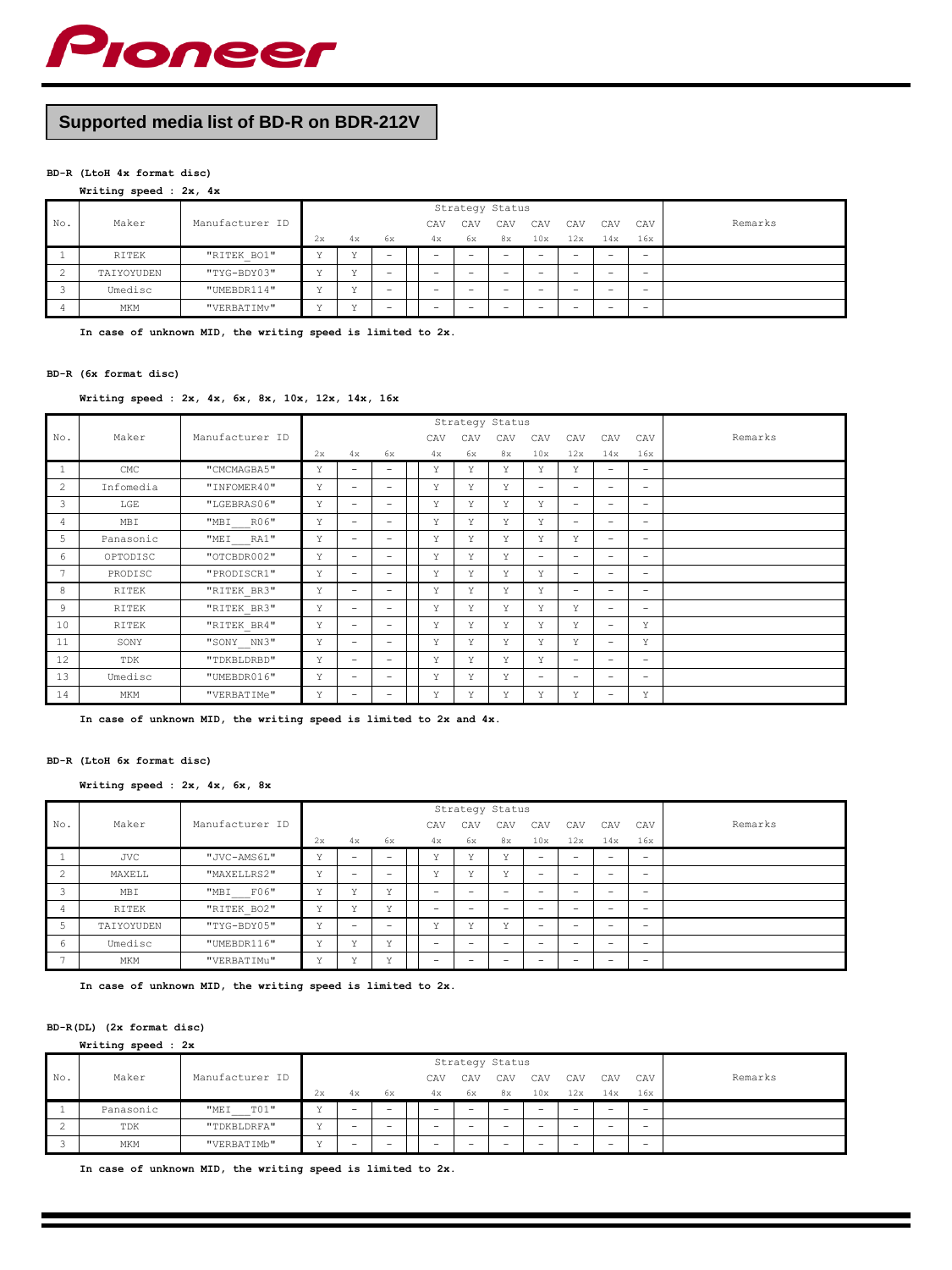

# **Supported media list of BD-R on BDR-212V**

## **BD-R(DL) (4x format disc)**

## **Writing speed : 2x, 4x, 6x, 8x, 10x**

|     |           |                 |                |                          |                          |     |              | Strategy Status |     |     |     |                          |            |
|-----|-----------|-----------------|----------------|--------------------------|--------------------------|-----|--------------|-----------------|-----|-----|-----|--------------------------|------------|
| No. | Maker     | Manufacturer ID |                |                          |                          | CAV | CAV          | CAV             | CAV | CAV | CAV | CAV                      | 2222222222 |
|     |           |                 | 2x             | 4x                       | 6x                       | 4x  | 6x           | 8x              | 10x | 12x | 14x | 16x                      |            |
|     | Panasonic | TO2"<br>"MEI    | v              | $\sim$                   | $\overline{\phantom{a}}$ | 37  | $\mathbf{v}$ | 3.7             | 3.5 | -   | -   | $\overline{\phantom{0}}$ |            |
|     | RITEK     | "RITEK DR2"     | $\overline{v}$ | $\overline{\phantom{0}}$ | -                        | 37  | 37           | 37              | -   | -   | -   | $\overline{\phantom{0}}$ |            |
|     | SONY      | "SONY ND4"      | v              | $\overline{\phantom{0}}$ | $\overline{\phantom{0}}$ | 37  | 37           | $\cdot$ .       | -   |     | -   | $\overline{\phantom{0}}$ |            |
|     | TDK       | "TDKBLDRFB"     | v<br>÷         | $\overline{\phantom{0}}$ | $-$                      | 37  | 37           | 37              | -   | -   | -   | $\overline{\phantom{0}}$ |            |
|     | MKM       | "VERBATIMd"     | v              | $\overline{\phantom{0}}$ | $-$                      | 37  | 37           | $\cdot$ .       | -   |     | -   | $\overline{\phantom{0}}$ |            |

**In case of unknown MID, the writing speed is limited to 2x and 4x.**

## **BD-R(DL) (6x format disc)**

#### **Writing speed : 2x, 4x, 6x, 8x, 10x, 12x, 14x**

|                |            |                     |              |                          |                          |              | Strategy Status |     |     |     |     |                          |         |
|----------------|------------|---------------------|--------------|--------------------------|--------------------------|--------------|-----------------|-----|-----|-----|-----|--------------------------|---------|
| No.            | Maker      | Manufacturer ID     |              |                          |                          | CAV          | CAV             | CAV | CAV | CAV | CAV | CAV                      | Remarks |
|                |            |                     | 2x           | 4x                       | 6x                       | 4x           | 6х              | 8x  | 10x | 12x | 14x | 16x                      |         |
|                | <b>CMC</b> | "CMCMAGDI6"         | $\mathbf{v}$ | $\overline{\phantom{0}}$ | $\overline{\phantom{0}}$ | $\mathbf{v}$ | $\mathbf{v}$    | 37  | -   | -   | -   | $\overline{\phantom{0}}$ |         |
| $\overline{c}$ | Panasonic  | <b>RB1"</b><br>"MEI | $\mathbf{v}$ | -                        | $\overline{\phantom{0}}$ | 37           | 37              | 37  | 37  | 37  | 37  | $\sim$                   |         |
| 3              | RITEK      | "RITEK DR3"         | 37           | -                        | -                        | 37           | 37              | 37  | -   | -   | -   | -                        |         |
| 4              | SONY       | "SONY ND6"          | $\mathbf{r}$ | -                        | -                        | $\mathbf{r}$ | 37              | 37  | -   | -   | -   | -                        |         |
| 5              | TDK        | "TDKBLDRFD"         | v            | -                        | $\overline{\phantom{0}}$ | 37           | 37              | 37  | -   | -   | -   | $\overline{\phantom{0}}$ |         |
| 6              | MKM        | "VERBATIMf"         | $\mathbf{v}$ | $\overline{\phantom{0}}$ | $\overline{\phantom{0}}$ | 37           | 37              | 37  | -   | -   | -   | -                        |         |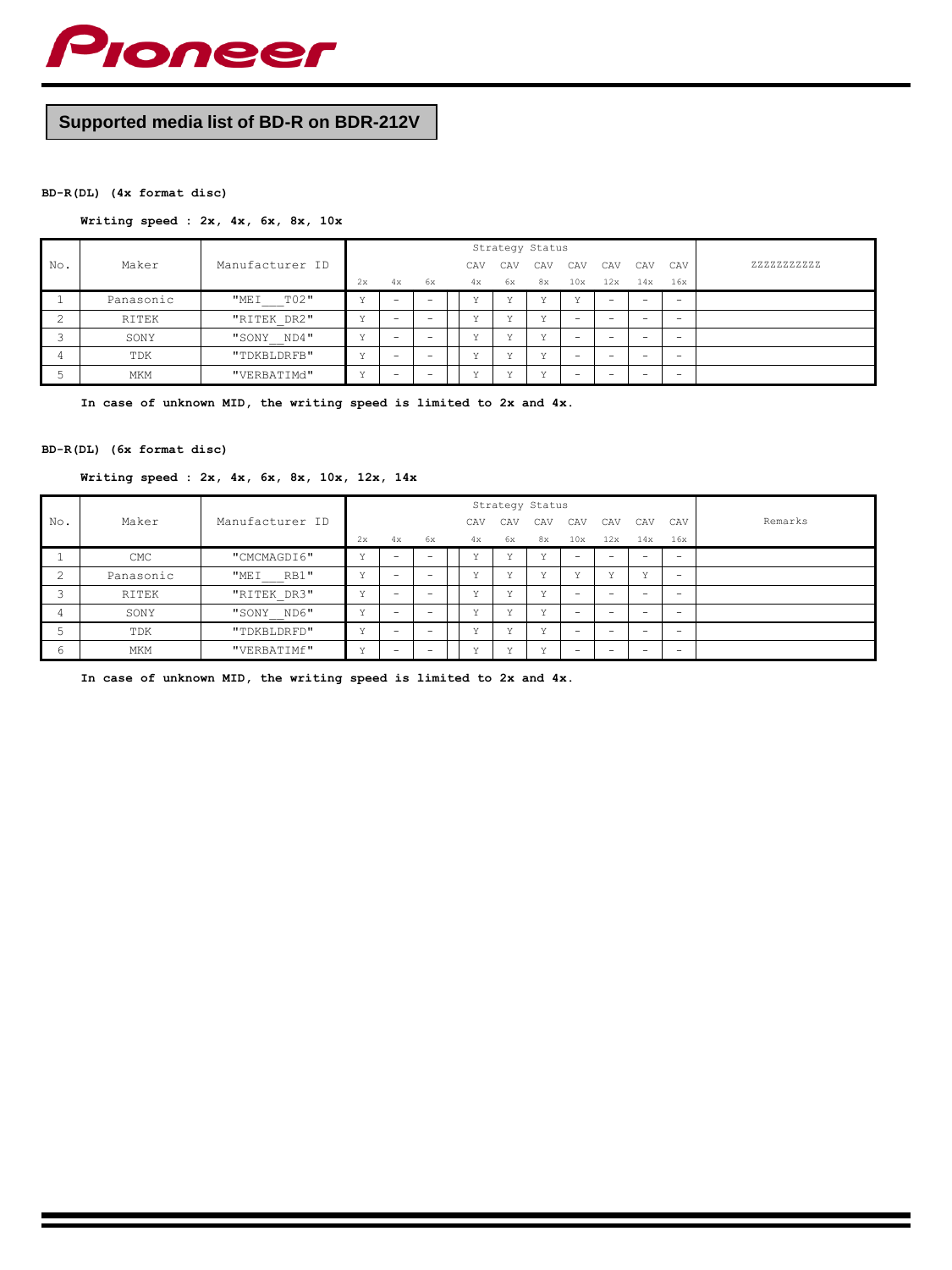

# **Supported media list of BD-RE on BDR-212V**

# **BD-RE (2x format disc)**

# **Writing speed : 2x**

| No.            | Maker      | Manufacturer ID | Strategy Status<br>2x | Remarks |
|----------------|------------|-----------------|-----------------------|---------|
| $\mathbf{1}$   | <b>CMC</b> | "CMCMAGCN2"     | Y                     |         |
| 2              | Imation    | $"IMATN_E_2"$   | Υ                     |         |
| 3              | <b>JVC</b> | "JVCRE1101"     | Y                     |         |
| 4              | LGE        | "LGEBRES01"     | Y                     |         |
| 5              | MAXELL     | "MAXELLES1"     | Y                     | 8cm     |
| 6              | MBI        | "MBI E02"       | Y                     |         |
| $\overline{7}$ | Panasonic  | "MEI TO1"       | Y                     |         |
| 8              | PHILIPS    | "PHILIPW02"     | Y                     |         |
| 9              | RITEK      | "RITEK BW1"     | Y                     |         |
| 10             | SONY       | "SONY__ES1"     | Y                     |         |
| 11             | TDK        | "TDKBLDWBA"     | Y                     |         |
| 12             | TDK        | "TDKBLDWDA"     | Y                     | 8cm     |
| 13             | Umedisc    | "UMEBRE012"     | Y                     |         |
| 14             | MKM        | "VERBATIMO"     | Y                     |         |

**In case of unknown MID, the writing speed is limited to 2x.**

#### **BD-RE(DL) (2x format disc)**

#### **Writing speed : 2x**

| No. | Maker      | Manufacturer ID | Strategy Status<br>2x | Remarks |
|-----|------------|-----------------|-----------------------|---------|
|     | Panasonic  | T01"<br>"MEI    |                       |         |
|     | RITEK      | "RITEK DW1"     |                       |         |
|     | SONY       | "SONY ED4"      |                       |         |
| 4   | TDK        | "TDKBLDWfa"     |                       |         |
|     | <b>MKM</b> | "VERBATIM1"     |                       |         |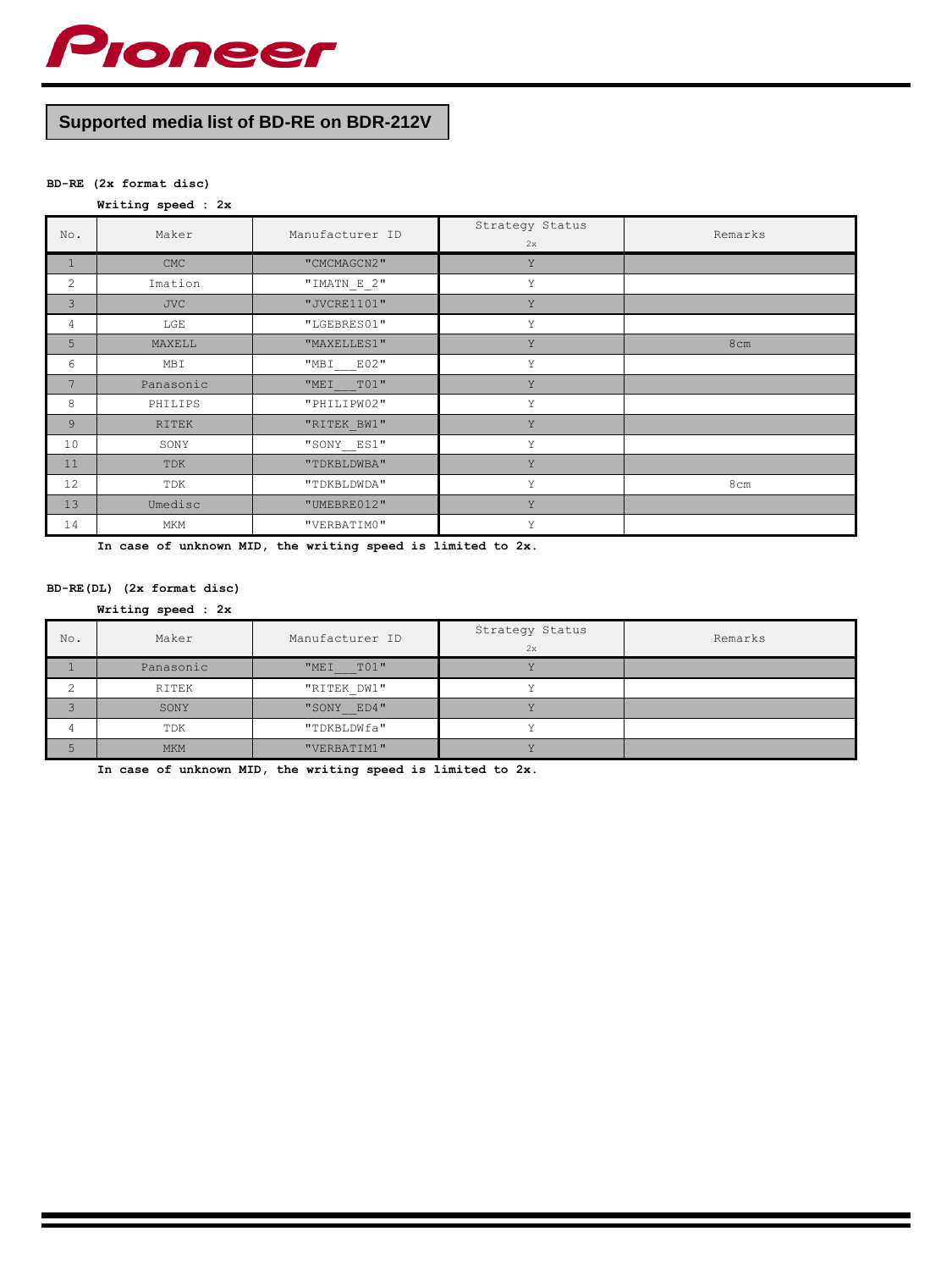

# **Supported media list of DVD-R on BDR-212V**

#### **DVD-R Ver2.0 (1x format disc)**

**Writing speed : 1x**

|     |       |                 |    |    |    |    | Strategy Status |     |     |     |         |
|-----|-------|-----------------|----|----|----|----|-----------------|-----|-----|-----|---------|
| No. | Maker | Manufacturer ID |    |    |    |    | CAV             | CAV | CAV | CAV | Remarks |
|     |       |                 | 2х | 4х | 6х | 8x | 6x              | 8х  | 12x | 16x |         |

**In case of unknown MID, the writing speed is limited to 1x.**

## **DVD-R Ver2.0 Rev1.0 (4x format disc)**

**Writing speed : 2x,4x**

|     |       |                 |    |    |    |    | Strategy Status |     |     |     |         |
|-----|-------|-----------------|----|----|----|----|-----------------|-----|-----|-----|---------|
| No. | Maker | Manufacturer ID |    |    |    |    | CAV             | CAV | CAV | CAV | Remarks |
|     |       |                 | 2х | 4x | 6x | 8х | 6x              | 8x  | 12x | 16x |         |

**In case of unknown MID, the writing speed is limited to 2x and 4x.**

#### **DVD-R Ver2.0 Rev2.0 (8x format disc)**

#### **Writing speed : 4x, 6x, 8x**

|                 |              |                 |          |    |    | Strategy Status |                          |                          |                          |                          |         |
|-----------------|--------------|-----------------|----------|----|----|-----------------|--------------------------|--------------------------|--------------------------|--------------------------|---------|
| No.             | Maker        | Manufacturer ID |          |    |    |                 | CAV                      | CAV                      | CAV                      | CAV                      | Remarks |
|                 |              |                 | 2x       | 4x | 6x | 8x              | 6x                       | 8x                       | 12x                      | 16x                      |         |
| $\mathbf{1}$    | <b>CMC</b>   | "CMC MAG. AE1"  | Ξ.       | Y  | Y  | Y               | $\overline{\phantom{a}}$ | -                        | $\equiv$                 | $\overline{\phantom{a}}$ |         |
| 2               | <b>DST</b>   | $"Dvsn-80"$     | ٠.       | Y  | Y  | Υ               | $\overline{\phantom{0}}$ | $\sim$                   | $\overline{\phantom{0}}$ | $\qquad \qquad -$        |         |
| 3               | Gigastorage  | "GSC003"        | -        | Y  | Y  | Y               | ÷                        |                          | $\equiv$                 | -                        |         |
| $\overline{4}$  | Gigastorage  | "GSC004"        | $\equiv$ | Y  | Y  | Y               | $\sim$                   |                          | $\equiv$                 | $\equiv$                 |         |
| 5               | Infomedia    | "INFOMEDIAR20"  | -        | Y  | Y  | Y               |                          |                          | $=$                      | -                        |         |
| 6               | Infosource   | "ISSM R01"      | $\equiv$ | Y  | Y  | Y               | $\overline{\phantom{a}}$ |                          | $\equiv$                 | -                        |         |
| $7\overline{ }$ | Lead Data    | "LEADDATA S03"  | $=$      | Y  | Y  | Y               |                          |                          | -                        | -                        |         |
| 8               | MKM          | "MCC 02RG20 "   | $\equiv$ | Y  | Y  | Y               | $\overline{\phantom{a}}$ | $\sim$                   | $\equiv$                 | $\overline{\phantom{a}}$ |         |
| $\overline{9}$  | Must         | "MUST 003"      | -        | Y  | Y  | Y               |                          |                          | -                        |                          |         |
| 10              | MAXELL       | "MXL RG03"      | $\equiv$ | Y  | Y  | Y               | $\overline{\phantom{a}}$ | $\overline{\phantom{a}}$ | $\equiv$                 | $\overline{\phantom{0}}$ |         |
| 11              | OPTODISC     | "OPTODISCR008"  | Ξ.       | Y  |    | $\equiv$        | Y                        | Y                        | $\equiv$                 | -                        |         |
| 12              | PRINCO       | "PRINCO8X02"    | $\equiv$ | Y  | Y  | Υ               |                          |                          | $\equiv$                 | $\equiv$                 |         |
| 13              | PRODISC      | "ProdiscF01"    | Ξ.       | Y  | Y  | Y               | $\overline{\phantom{a}}$ |                          | $\equiv$                 | -                        |         |
| 14              | PRODISC      | "ProdiscS04 "   | $\equiv$ | Y  | Y  | Υ               | $\overline{\phantom{a}}$ |                          | $\equiv$                 | $\equiv$                 |         |
| 15              | <b>RITEK</b> | "RITEKG05"      | ÷        | Y  | Y  | Y               |                          |                          | -                        | -                        |         |
| 16              | SONY         | "SONY08D1"      | $\equiv$ | Y  | Y  | Y               | $\overline{\phantom{a}}$ |                          | $\equiv$                 | -                        |         |
| 17              | TCL          | "TCLDS01"       | $=$      | Y  | Y  | Y               |                          |                          | -                        | -                        |         |
| 18              | TMI          | "TMI8X001"      | ٠.       | Y  | Y  | Y               | $\qquad \qquad =$        | $\overline{\phantom{m}}$ | $\equiv$                 | -                        |         |
| 19              | TDK          | "TTG02"         | -        | Y  | Y  | Y               |                          |                          | -                        | -                        |         |
| 20              | TDK          | "TTH01"         | $\equiv$ | Y  | Y  | Y               | $\qquad \qquad =$        | $\sim$                   | $\equiv$                 | -                        |         |
| 21              | TAIYOYUDEN   | "TYG02"         | $=$      | Y  | Y  | Y               |                          |                          | $=$                      | -                        |         |
| 22              | Umedisc      | "UME01"         | ÷        | Y  | Y  | Υ               |                          |                          | $\equiv$                 | -                        |         |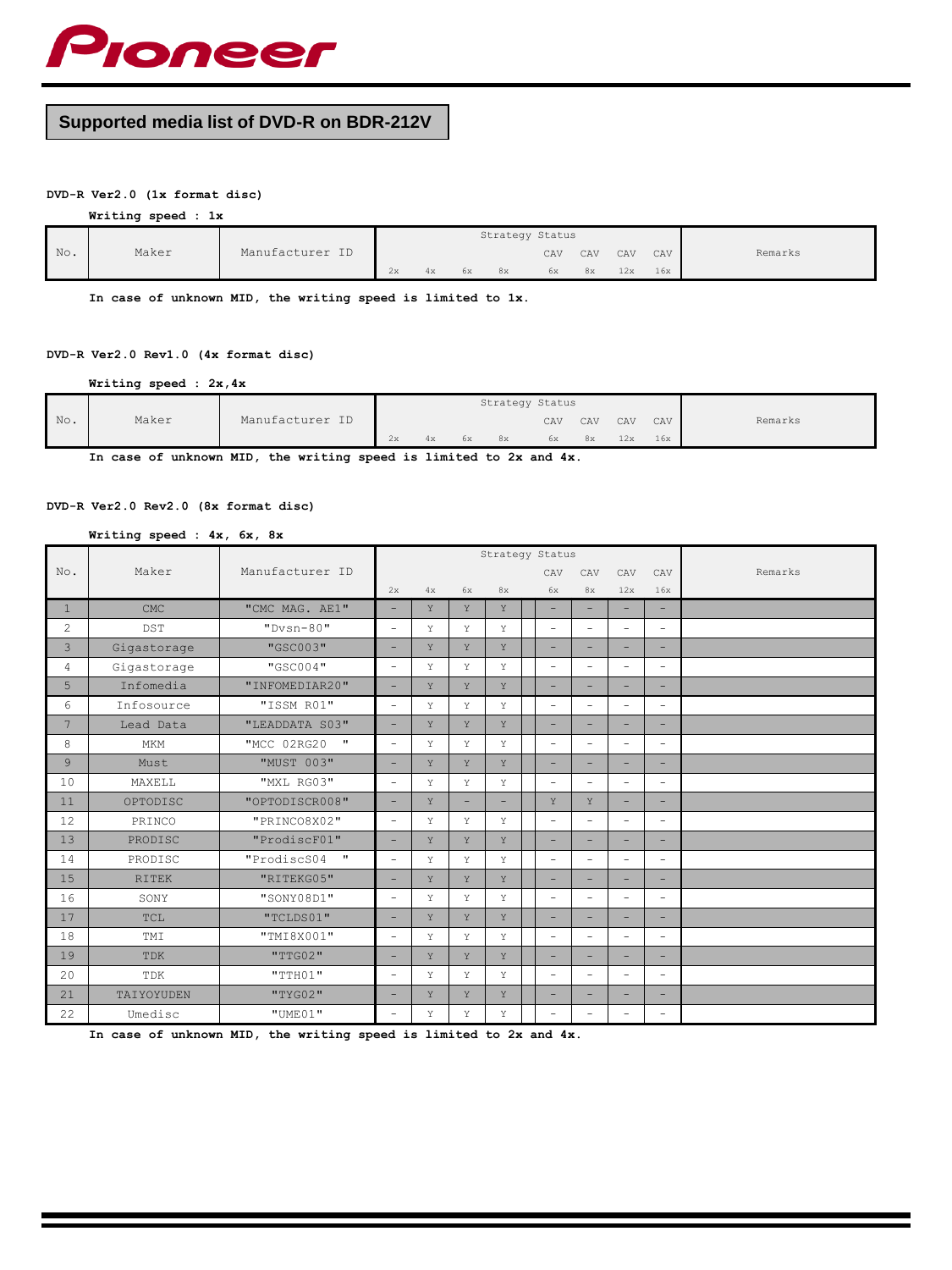

# **Supported media list of DVD-R on BDR-212V**

## **DVD-R Ver2.0 Rev6.0 (16x format disc)**

**Writing speed : 4x, 6x, 8x, 12x, 16x**

|                 |                    |                 |                              |    |                          | Strategy Status          |     |     |             |     |         |
|-----------------|--------------------|-----------------|------------------------------|----|--------------------------|--------------------------|-----|-----|-------------|-----|---------|
| No.             | Maker              | Manufacturer ID |                              |    |                          |                          | CAV | CAV | CAV         | CAV | Remarks |
|                 |                    |                 | 2x                           | 4x | 6x                       | 8x                       | 6x  | 8x  | 12x         | 16x |         |
| $\mathbf{1}$    | <b>CMC</b>         | "CMC MAG. AM3"  | $\equiv$                     | Y  | $\overline{\phantom{a}}$ | $\equiv$                 | Y   | Y   | $\mathbf Y$ | Y   |         |
| 2               | $\mathop{\rm CMC}$ | "CMC MAG. AM4"  | $\overline{a}$               | Y  | $\sim$                   | $\equiv$                 | Y   | Y   | Y           | Y   |         |
| 3               | Daxon              | "DAXON016S"     | $\equiv$                     | Y  | -                        | -                        | Y   | Y   | $\mathbf Y$ | Y   |         |
| 4               | <b>DST</b>         | $"Dvsn-160"$    | $\equiv$                     | Y  | $\frac{1}{2}$            | $\equiv$                 | Y   | Y   | Υ           | Y   |         |
| 5               | FTI                | "FTI RG16"      |                              | Y  |                          |                          | Y   | Y   | Y           | Y   |         |
| 6               | FUJIFILM           | "FUJIFILM04"    | $\qquad \qquad \blacksquare$ | Y  | $\overline{\phantom{a}}$ | $\overline{\phantom{a}}$ | Y   | Y   | Y           | Y   |         |
| $7\overline{ }$ | FUJIFILM           | "FUJIFILM05"    |                              | Y  |                          | $=$                      | Y   | Y   | Y           | Y   |         |
| 8               | Gigastorage        | "GSC005"        | $\equiv$                     | Y  | $\sim$                   | $\equiv$                 | Y   | Y   | Y           | Y   |         |
| 9               | Infomedia          | "INFOMEDIAR30"  | $\equiv$                     | Y  | -                        | $\equiv$                 | Y   | Y   | Y           | Y   |         |
| 10              | Infosource         | R02 "<br>"ISSM  | $\sim$                       | Υ  | $\overline{\phantom{a}}$ | $\sim$                   | Y   | Y   | Y           | Y   |         |
| 11              | Lead Data          | "LEADDATA S04"  |                              | Y  |                          |                          | Y   | Y   | Y           | Y   |         |
| 12              | MBI                | "MBI 01RG40"    | $\overline{a}$               | Υ  | $\overline{\phantom{a}}$ | $\equiv$                 | Y   | Y   | Υ           | Y   |         |
| 13              | <b>MBI</b>         | "MBI 01RG50"    |                              | Y  |                          | $=$                      | Y   | Y   | Y           | Y   |         |
| 14              | MKM                | "MCC 03RG20 "   | $\overline{\phantom{a}}$     | Y  |                          | ÷                        | Y   | Y   | Y           | Y   |         |
| 15              | Must               | "MUST 007"      | $\equiv$                     | Y  | -                        | -                        | Y   | Y   | Y           | Y   |         |
| 16              | MAXELL             | "MXL RG04"      | $\equiv$                     | Y  | $\overline{\phantom{a}}$ | $\sim$                   | Y   | Y   | Y           | Y   |         |
| 17              | OPTODISC           | "OPTODISCR016"  |                              | Y  |                          |                          | Y   | Y   | Y           | Y   |         |
| 18              | PRINCO             | "PRINCORGM1"    | $\overline{a}$               | Y  | $\sim$                   | $\equiv$                 | Y   | Y   | Y           | Y   |         |
| 19              | PRINCO             | "PRINCORGM2"    | $\equiv$                     | Y  | $\overline{\phantom{a}}$ | $=$                      | Y   | Y   | Y           | Y   |         |
| 20              | PRODISC            | "ProdiscF02"    | $\overline{\phantom{a}}$     | Y  | $\sim$                   | $\overline{\phantom{a}}$ | Y   | Y   | Y           | Y   |         |
| 21              | PRODISC            | "ProdiscS05 "   | $\equiv$                     | Y  | ۰,                       | ÷                        | Y   | Y   | Y           | Y   |         |
| 22              | <b>RITEK</b>       | "RITEKF1"       | $\sim$                       | Y  | $\sim$                   | ÷.                       | Y   | Y   | Y           | Y   |         |
| 23              | <b>RITEK</b>       | "RITEKF2"       |                              | Y  |                          |                          | Y   | Y   | Y           | Y   |         |
| 24              | <b>RITEK</b>       | "RITEKM16"      | $\equiv$                     | Y  | $\overline{\phantom{a}}$ | $\sim$                   | Y   | Y   | Y           | Y   |         |
| 25              | SONY               | "SONY16D1"      | -                            | Y  |                          |                          | Y   | Y   | Y           | Y   |         |
| 26              | TMI                | "TMI003"        | $\equiv$                     | Y  | $\overline{\phantom{a}}$ | $\equiv$                 | Y   | Y   | Y           | Y   |         |
| 27              | <b>TDK</b>         | "TH02"          | $\overline{\phantom{a}}$     | Y  | -                        | ÷                        | Y   | Y   | Y           | Y   |         |
| 28              | TAIYOYUDEN         | "TYG03"         | $\equiv$                     | Y  |                          | $\equiv$                 | Y   | Υ   | Υ           | Y   |         |
| 29              | Umedisc            | $"$ UME $02"$   |                              | Y  |                          |                          | Y   | Y   | Y           | Y   |         |

**In case of unknown MID, the writing speed is limited to 2x and 4x.**

## **DVD-R(DL) Ver3.0 (4x Dual Layer format disc)**

**Writing speed : 2x, 4x, 6x, 8x**

|     |            |                             |    |     |              |    | Strategy Status |                          |        |                          |         |
|-----|------------|-----------------------------|----|-----|--------------|----|-----------------|--------------------------|--------|--------------------------|---------|
| No. | Maker      | Manufacturer ID             |    |     |              |    | CAV             | CAV                      | CAV    | CAV                      | Remarks |
|     |            |                             | 2x | 4x  | 6x           | 8x | 6x              | 8x                       | 12x    | 16x                      |         |
|     | <b>MKM</b> | "MKM 01RD30<br>$\mathbf{H}$ | 37 | 7.7 | $\mathbf{v}$ | 37 | -               | -                        | $\sim$ | -                        |         |
|     | PRINCO     | "PRINCORDL05"               | 37 | 37  | -            | -  | -               | $\overline{\phantom{0}}$ | $-$    | $\overline{\phantom{0}}$ |         |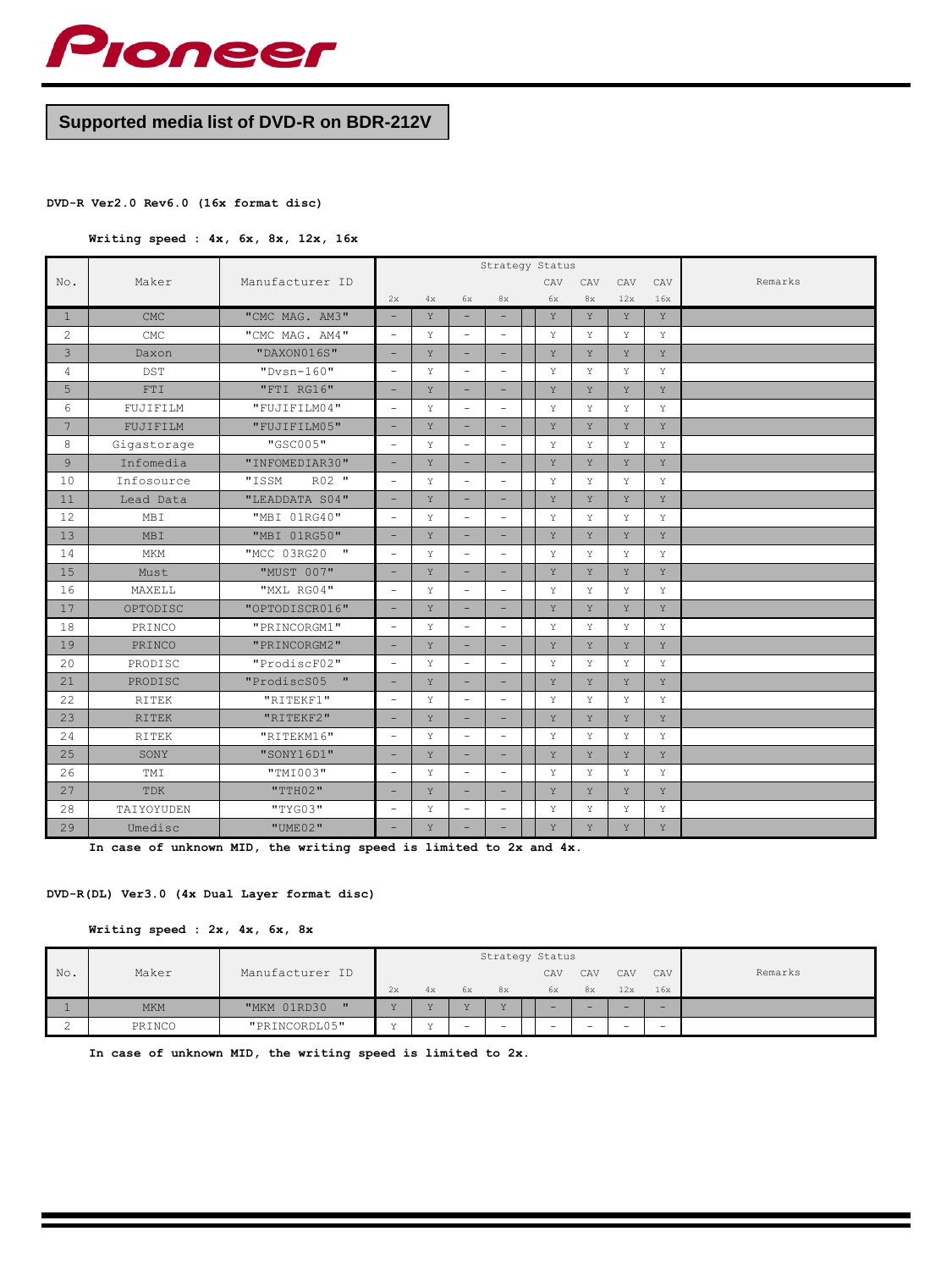

# **Supported media list of DVD-R on BDR-212V**

# **DVD-R(DL) Ver3.0 (8x Dual Layer format disc)**

#### **Writing speed : 2x, 4x, 6x, 8x**

|                |              |                                  |                 |                |     | Strategy Status |     |                          |     |        |         |
|----------------|--------------|----------------------------------|-----------------|----------------|-----|-----------------|-----|--------------------------|-----|--------|---------|
| No.            | Maker        | Manufacturer ID                  |                 |                |     |                 | CAV | CAV                      | CAV | CAV    | Remarks |
|                |              |                                  | 2x              | 4x             | 6x  | 8x              | 6x  | 8x                       | 12x | 16x    |         |
|                | <b>MBI</b>   | "MBI 05RD30"                     | <b>TF</b>       | $\overline{v}$ | 7.7 | $\overline{v}$  | -   | -                        |     | $\sim$ |         |
| $\hat{ }$<br>∠ | MKM          | "MKM 03RD30<br>$^{\prime\prime}$ | $\cdot$ $\cdot$ | v              | 37  | v               | -   | $\overline{\phantom{0}}$ | -   |        |         |
| $\sim$         | <b>RITEK</b> | "RITEKP02"                       | <b>TF</b>       | 37             | 7.7 | $\overline{v}$  | -   | -                        |     | -      |         |
| $\overline{4}$ | TAIYOYUDEN   | "TYG11"                          | $\cdot$ $\cdot$ | 37             | 37  | -37             | -   | -                        |     |        |         |

**In case of unknown MID, the writing speed is limited to 2x.**

# **DVD-R(DL) Ver3.0 (12x Dual Layer format disc)**

**Writing speed : 2x, 4x, 6x, 8x**

|     |            |                                     |           |     |           | Strategy Status |        |        |        |     |         |
|-----|------------|-------------------------------------|-----------|-----|-----------|-----------------|--------|--------|--------|-----|---------|
| No. | Maker      | Manufacturer<br>ID                  |           |     |           |                 | CAV    | CAV    | CAV    | CAV | Remarks |
|     |            |                                     | 2x        | 4x  | 6x        | 8x              | 6x     | 8x     | 12x    | 16x |         |
|     | <b>MKM</b> | $^{\prime\prime}$<br>04RD30<br>"MKM | <b>AF</b> | 7.7 | <b>TF</b> | 37              | $\sim$ | $\sim$ | $\sim$ | -   |         |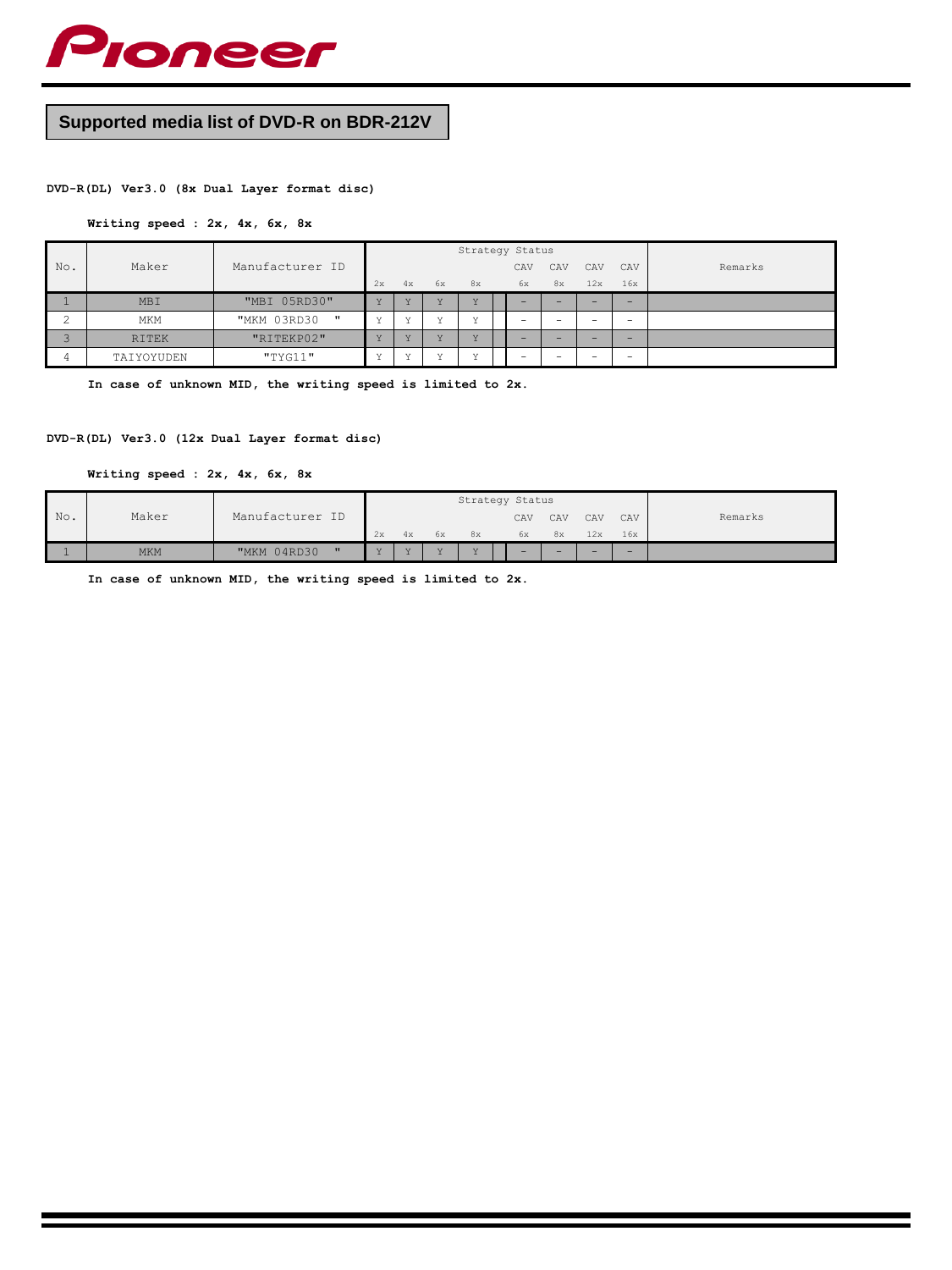

# **Supported media list of DVD-RW on BDR-212V**

# **DVD-RW Ver1.0 (1x format disc)**

|     | Writing speed : 1x |                 |      |                 |    |    |         |
|-----|--------------------|-----------------|------|-----------------|----|----|---------|
| No. | Maker              | Manufacturer ID |      | Strategy Status |    |    | Remarks |
|     |                    |                 | $+X$ | 2x              | 4x | 6x |         |

**In case of unknown MID, the writing speed is limited to 1x.**

#### **DVD-RW Ver1.1 (1x format disc) Writing speed : 1x**

| No. | Maker      | Manufacturer ID |    | Strategy Status          |          |                          | Remarks |
|-----|------------|-----------------|----|--------------------------|----------|--------------------------|---------|
|     |            |                 | 1x | 2x                       | 4x       | 6x                       |         |
|     | <b>JVC</b> | "JVC/VictorT7"  |    | $-$                      | -        | -                        |         |
|     | RITEK      | "RITEK000V11A"  |    | $\overline{\phantom{0}}$ | $\equiv$ | $\overline{\phantom{0}}$ |         |
|     | SONY       | "SONY000000U9"  |    | $-$                      | $=$      | ÷                        |         |

**In case of unknown MID, the writing speed is limited to 1x.**

#### **DVD-RW Ver1.1 Rev1.0 (2x format disc)**

#### **Writing speed : 2x**

| No.            | Maker<br>Manufacturer ID |                            |     | Strategy Status |                          |                          | Remarks |
|----------------|--------------------------|----------------------------|-----|-----------------|--------------------------|--------------------------|---------|
|                |                          |                            | 1x  | 2x              | 4x                       | 6x                       |         |
|                | SONY                     | "80SONY-W00-?"             | -   | Y               | $\overline{\phantom{a}}$ | $\overline{\phantom{a}}$ |         |
| 2              | CMC                      | "CMCW02"                   | -   | Y               | $\overline{\phantom{0}}$ | $\overline{\phantom{0}}$ |         |
| 3              | <b>JVC</b>               | "JVC VictorW7"             | $-$ | Y               | $\overline{\phantom{a}}$ | ÷                        |         |
| 4              | MBI                      | "MBIO1RWG 10"              |     | Υ               | $\overline{\phantom{0}}$ | $\overline{\phantom{0}}$ |         |
| 5              | <b>MKM</b>               | "MCC 01RW11n9"             | -   | Y               | $\overline{\phantom{0}}$ | ÷                        |         |
| 6              | Panasonic                | "MEI 02RW0002"             |     | Υ               |                          | $\overline{\phantom{0}}$ |         |
| $\overline{ }$ | Panasonic                | "MEI 02RW00>R"             | $-$ | Y               | $\overline{\phantom{a}}$ | ÷                        |         |
| 8              | MAXELL                   | $\mathbf{u}$<br>"MXLRW001M | -   | Υ               | $\overline{\phantom{0}}$ | $\equiv$                 |         |
| $\overline{9}$ | MAXELL                   | "MXLRW001M X3"             | -   | Y               | $\sim$                   | ÷                        |         |
| 10             | PRODISC                  | "Prodisc DW04"             | -   | Υ               | $\overline{\phantom{0}}$ | $-$                      |         |
| 11             | RITEK                    | "RITEKW01"                 | -   | Y               |                          | -                        |         |

**In case of unknown MID, the writing speed is limited to 2x.**

#### **DVD-RW Ver1.1 Rev2.0 (4x format disc)**

#### **Writing speed : 2x, 4x**

| Maker<br>No.   |              | Manufacturer ID |    |              | Strategy Status         |                              | Remarks |
|----------------|--------------|-----------------|----|--------------|-------------------------|------------------------------|---------|
|                |              |                 | 1x | 2x           | 4x                      | 6x                           |         |
|                | <b>CMC</b>   | "CMCW03"        | -  | v            | $\mathbf{v}$            | $\sim$                       |         |
| 2              | Infomedia    | "INFOMEDIAA20"  |    | Υ            | v                       | $\qquad \qquad \blacksquare$ |         |
| 3              | <b>JVC</b>   | "JVC0VictorD7"  |    | Y            | V                       | $\equiv$                     |         |
| 4              | MBI          | "MBIO1RWG 20"   | -  | Υ            | Y                       | $\qquad \qquad -$            |         |
| 5              | MKM          | "MCC 01RW4X "   |    | Y            | Y                       | $-$                          |         |
| 6              | OPTODISC     | "OPTODISCW004"  |    | Y            | v                       | $\qquad \qquad -$            |         |
| $\overline{ }$ | PRINCO       | "PRINCORW0004"  | -  | v            | $\overline{\mathbf{v}}$ | $\equiv$                     |         |
| 8              | PRODISC      | "Prodisc DW06"  | -  | v            | Y                       | $\overline{\phantom{0}}$     |         |
| 9              | <b>RITEK</b> | "RITEKW04"      |    | Y            | v                       | $\equiv$                     |         |
| 10             | TDK          | "TDK601saku"    |    | $\mathbf{v}$ | Y                       | $\qquad \qquad -$            |         |

**In case of unknown MID, the writing speed is limited to 2x.**

## **DVD-RW Ver1.1 Rev3.0 (6x format disc)**

#### **Writing speed : 2x, 4x, 6x**

| No. | Maker        | Manufacturer ID |                          | Strategy Status |         |                | Remarks |
|-----|--------------|-----------------|--------------------------|-----------------|---------|----------------|---------|
|     |              |                 | 1x                       | 2x              | 4x      | 6x             |         |
|     | <b>JVC</b>   | "JVC1Victord7"  |                          |                 | $\cdot$ | $\overline{ }$ |         |
|     | MKM          | "MKM 01RW6X01"  | $\overline{\phantom{0}}$ |                 | 3.5     |                |         |
|     | <b>RITEK</b> | "RITEKW06"      | -                        |                 | $\cdot$ | ٠.             |         |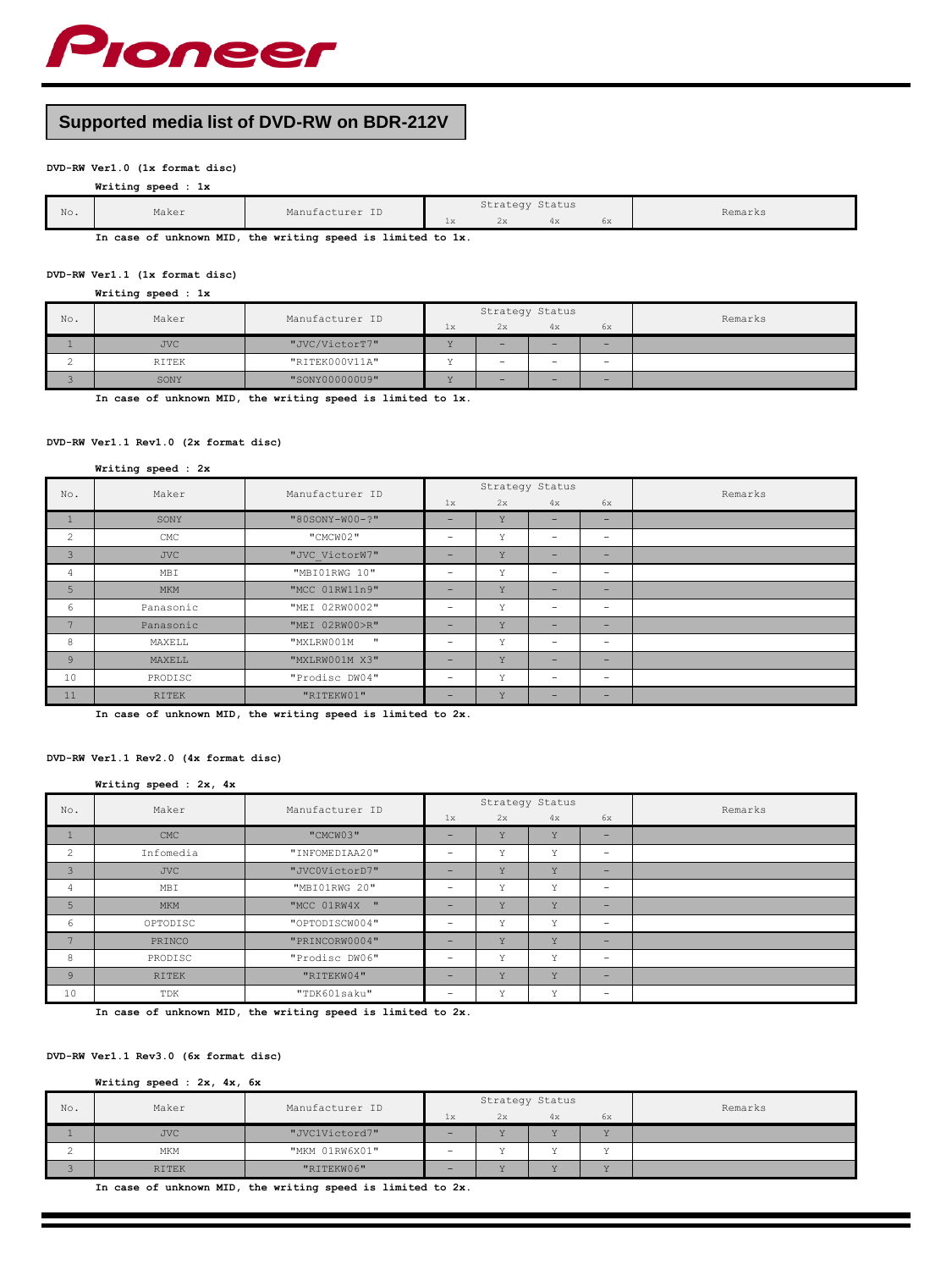

# **Supported media list of DVD+R on BDR-212V**

# **DVD+R (2.4x media)**

## **Writing speed : 2.4x**

|     |       |                 |            |    |    |    |    | Strategy Status |     |     |     |         |
|-----|-------|-----------------|------------|----|----|----|----|-----------------|-----|-----|-----|---------|
| No. | Maker | Manufacturer ID | Media Type |    |    |    |    | CAV             | CAV | CAV | CAV | Remarks |
|     |       |                 | .Rev       | 2x | 4x | 6x | 8x | 6x              | 8x  | 12x | 16x |         |

**In case of unknown MID, the writing speed is limited to 2.4x.**

# **DVD+R (4x media)**

**Writing speed : 2.4x,4x**

|     |       |                 |            |    |    |    |    | Strategy Status |     |     |     |         |
|-----|-------|-----------------|------------|----|----|----|----|-----------------|-----|-----|-----|---------|
| No. | Maker | Manufacturer ID | Media Type |    |    |    |    | CAV             | CAV | CAV | CAV | Remarks |
|     |       |                 | .Rev       | 2x | 4x | 6x | 8x | 6х              | 8x  | 12x | 16x |         |

**In case of unknown MID, the writing speed is limited to 2.4x and 4x.**

#### **DVD+R (8x media)**

**Writing speed : 2.4x, 4x, 6x, 8x**

|                |            |                              |             |    |    |                          | Strategy Status          |                          |                          |                          |                          |                    |
|----------------|------------|------------------------------|-------------|----|----|--------------------------|--------------------------|--------------------------|--------------------------|--------------------------|--------------------------|--------------------|
| No.            | Maker      | Manufacturer ID              | Media Type  |    |    |                          |                          | CAV                      | CAV                      | CAV                      | CAV                      | Remarks            |
|                |            |                              | /.Rev       | 2x | 4x | 6x                       | 8x                       | 6x                       | 8x                       | 12x                      | 16x                      |                    |
| $\mathbf{1}$   | Umedisc    | $\mathbf{H}$<br>"AML         | "002"       | Y  | Y  | Y                        | Y                        |                          |                          |                          | -                        |                    |
| $\overline{c}$ | <b>CMC</b> | "CMC MAG "                   | "E01"/00    | Υ  | Y  | Y                        | Υ                        | $\overline{\phantom{0}}$ | $\overline{\phantom{0}}$ | -                        | $\overline{\phantom{0}}$ | other than 00 : 4X |
| 3              | Infosource | $\mathbf{H}$<br>"ISSM        | "001"       | Y  | Y  | Y                        | Y                        | ÷                        | $\equiv$                 | -                        | $-$                      |                    |
| 4              | LeadData   | $\mathbf{H}$<br>"LD          | "S03"       | Υ  | Y  | Y                        | Υ                        | $\overline{\phantom{0}}$ | $\overline{\phantom{0}}$ | $\overline{\phantom{0}}$ | $\overline{\phantom{0}}$ |                    |
| 5              | MAXELL     | $^{\prime\prime}$<br>"MAXELL | "002"       | Y  | Y  | Y                        | Y                        | $=$                      | -                        | -                        | -                        |                    |
| 6              | MKM        | $\mathbf{H}$<br>"MCC         | "003"       | Υ  | Y  | Y                        | Υ                        | $\overline{\phantom{0}}$ | $\overline{\phantom{0}}$ | -                        | $\overline{\phantom{0}}$ |                    |
| 7              | Must       | $\mathbf{H}$<br>"MUST        | "002"       | Y  | Y  | Y                        | Y                        | ÷                        | -                        | -                        | -                        |                    |
| 8              | PRODISC    | "PRODISC "                   | "R03"       | Υ  | Y  | Y                        | Υ                        | $\overline{\phantom{0}}$ | $\overline{\phantom{0}}$ | $\overline{\phantom{0}}$ | $\overline{\phantom{0}}$ |                    |
| 9              | PHILIPS    | "Philips "                   | "081"       | Y  | Y  | Y                        | Y                        | ÷                        | $\equiv$                 | -                        | ÷                        |                    |
| 10             | RITEK      | $\mathbf{u}$<br>"RITEK       | "R03" / 02" | Υ  | Y  | Y                        | Υ                        | $\overline{\phantom{0}}$ | $\overline{\phantom{0}}$ | $\overline{\phantom{0}}$ | $\equiv$                 | 00,01 : 4X         |
| 11             | TAIYOYUDEN | "YUDEN000"                   | "T02"       | Y  | Y  | Y                        | Y                        | ÷                        | $\equiv$                 | -                        | ÷                        |                    |
| 12             | OPTODISC   | "OPTODISC"                   | "OR8"       | Υ  | Y  | $\overline{\phantom{0}}$ | $\overline{\phantom{0}}$ | Υ                        | Υ                        | $\overline{\phantom{0}}$ | $\overline{\phantom{a}}$ |                    |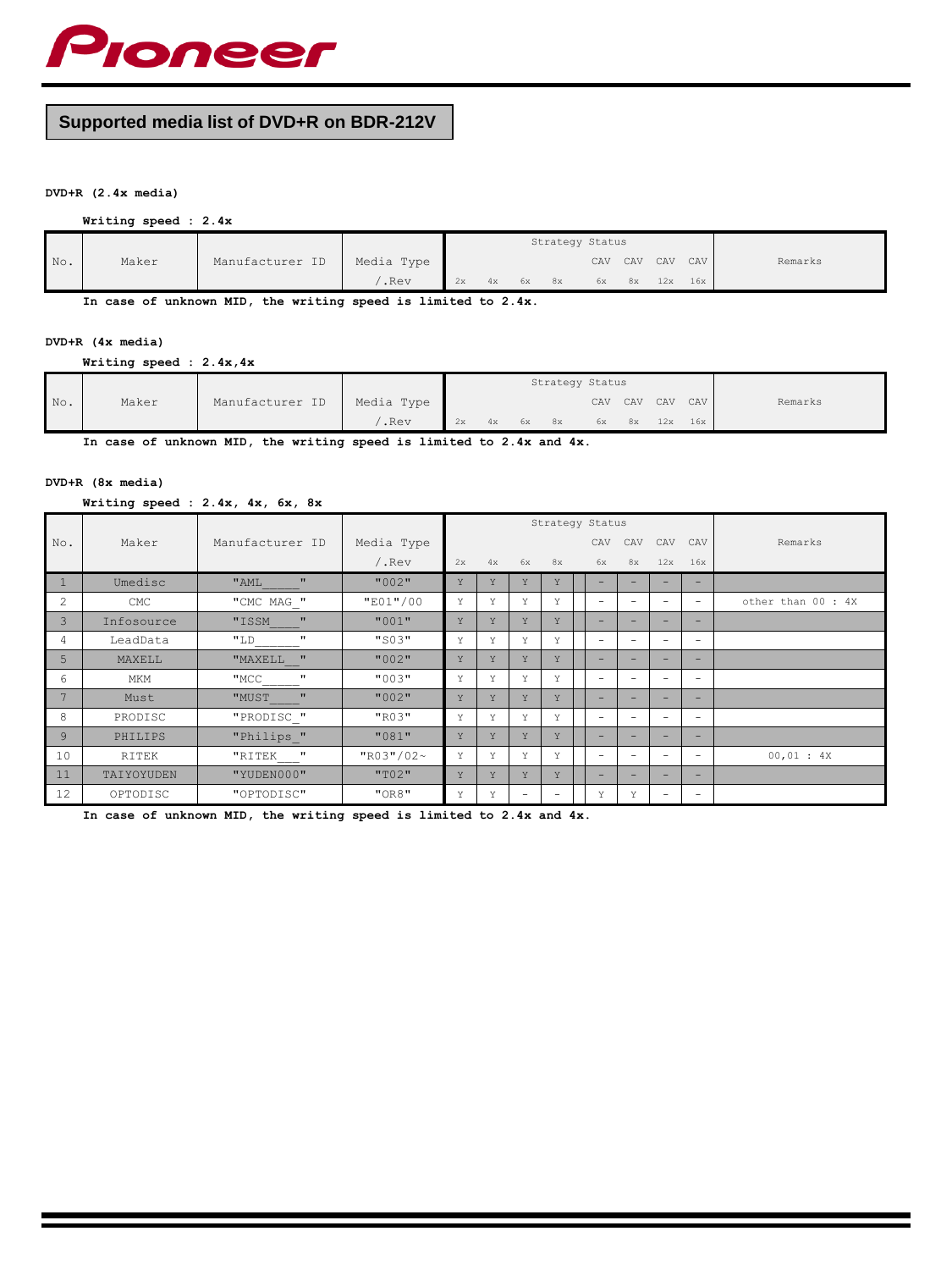

# **Supported media list of DVD+R on BDR-212V**

## **DVD+R (16x media)**

#### **Writing speed : 2.4x, 4x, 6x, 8x, 12x, 16x**

|                |              |                        |            | Strategy Status |    |                          |                          |  |     |     |     |             |         |
|----------------|--------------|------------------------|------------|-----------------|----|--------------------------|--------------------------|--|-----|-----|-----|-------------|---------|
| No.            | Maker        | Manufacturer ID        | Media Type |                 |    |                          |                          |  | CAV | CAV | CAV | CAV         | Remarks |
|                |              |                        | /.Rev      | 2x              | 4x | 6x                       | 8x                       |  | 6x  | 8x  | 12x | 16x         |         |
| $\mathbf{1}$   | Umedisc      | $\mathbf{u}$<br>"AML   | "003"      | Y               | Y  | $\equiv$                 | $\overline{\phantom{a}}$ |  | Y   | Y   | Y   | Y           |         |
| $\overline{c}$ | CMC          | "CMC MAG "             | "M01"      | Υ               | Υ  | $\qquad \qquad =$        | $\qquad \qquad =$        |  | Υ   | Y   | Υ   | Y           |         |
| $\overline{3}$ | CMC          | "CMC MAG "             | "M02"      | Y               | Y  | د                        | ÷                        |  | Y   | Y   | Y   | Y           |         |
| 4              | Daxon        | $\mathbf{u}$<br>"DAXON | "AZ3"      | Υ               | Υ  | $\qquad \qquad =$        | $\qquad \qquad =$        |  | Y   | Y   | Υ   | Y           |         |
| 5              | FTI          | $\mathbf{u}$<br>"FTI   | "016"      | Y               | Y  | ٠                        | $\equiv$                 |  | Y   | Y   | Y   | Y           |         |
| 6              | Gigastorage  | "GSC503 "              | "H02"      | Y               | Υ  | $\equiv$                 | $\sim$                   |  | Y   | Y   | Υ   | Y           |         |
| 7              | Infomedia    | "INFOME "              | "R30"      | Y               | Y  | $\overline{\phantom{a}}$ | $\equiv$                 |  | Y   | Y   | Y   | Y           |         |
| 8              | Infosource   | "ISSM<br>$\mathbf{u}$  | "003"      | Y               | Y  | $\qquad \qquad =$        | $\qquad \qquad =$        |  | Υ   | Y   | Y   | Υ           |         |
| $\overline{9}$ | LeadData     | $\mathbf{u}$<br>"LD    | "S04"      | Y               | Y  | $\equiv$                 | -                        |  | Y   | Y   | Y   | Y           |         |
| 10             | MAXELL       | $"$ MAXELL $\_\,$ "    | "003"      | Υ               | Y  | $\qquad \qquad =$        | $\qquad \qquad =$        |  | Υ   | Y   | Υ   | Y           |         |
| 11             | MBI          | "MBIPG101"             | "R05"      | Y               | Y  | $\equiv$                 | $\overline{\phantom{0}}$ |  | Y   | Y   | Y   | Y           |         |
| 12             | MKM          | $\mathbf{u}$<br>"MCC   | "004"      | Y               | Y  | $\qquad \qquad =$        | $\qquad \qquad =$        |  | Υ   | Y   | Υ   | Y           |         |
| 13             | Must         | $\mathbf{u}$<br>"MUST  | "006"      | Y               | Y  |                          | -                        |  | Y   | Y   | Y   | Y           |         |
| 14             | OPTODISC     | "OPTODISC"             | "R16"      | Y               | Υ  | $\equiv$                 | $\equiv$                 |  | Υ   | Y   | Υ   | Y           |         |
| 15             | PRODISC      | "PRODISC "             | "R04"      | Y               | Y  | $\overline{\phantom{a}}$ | $\overline{\phantom{0}}$ |  | Y   | Y   | Y   | Y           |         |
| 16             | PRODISC      | "PRODISC_"             | "R05"      | Y               | Y  | $\equiv$                 | $\equiv$                 |  | Υ   | Y   | Y   | Y           |         |
| 17             | <b>RITEK</b> | $\mathbf{u}$<br>"RITEK | "F16"      | Y               | Y  | $\overline{\phantom{a}}$ | $\overline{\phantom{a}}$ |  | Y   | Y   | Y   | Y           |         |
| 18             | RITEK        | $\pmb{\pi}$<br>"RITEK  | "P16"      | Υ               | Υ  | $\qquad \qquad =$        | $\equiv$                 |  | Υ   | Y   | Υ   | Y           |         |
| 19             | <b>RITEK</b> | $\mathbf{u}$<br>"RITEK | "R05"      | Υ               | Y  | $\overline{\phantom{a}}$ | $\overline{\phantom{0}}$ |  | Υ   | Y   | Y   | $\mathbf Y$ |         |
| 20             | SONY         | "SONY                  | "D21"      | Υ               | Υ  | $\qquad \qquad =$        | $\qquad \qquad =$        |  | Υ   | Y   | Υ   | Y           |         |
| 21             | TDK          | $\mathbf{u}$<br>"TDK   | "003"      | Y               | Y  | $\equiv$                 | -                        |  | Y   | Y   | Y   | Y           |         |
| 22             | TAIYOYUDEN   | "YUDEN000"             | "T03"      | Y               | Y  | $\qquad \qquad =$        | $\qquad \qquad =$        |  | Υ   | Y   | Υ   | Y           |         |

**In case of unknown MID, the writing speed is limited to 2.4x and 4x.**

# **DVD+R (2.4x media) / Double Layer**

**Writing speed : 2.4x**

|     |       |                 |            |    |    |    |    | Strategy Status |     |     |     |         |
|-----|-------|-----------------|------------|----|----|----|----|-----------------|-----|-----|-----|---------|
| No. | Maker | Manufacturer ID | Media Type |    |    |    |    | CAV             | CAV | CAV | CAV | Remarks |
|     |       |                 | .Rev       | 2x | 4x | 6x | 8x | 6x              | 8x  | 12x | 16x |         |

**In case of unknown MID, the writing speed is limited to 2.4x.**

# **DVD+R (8x media) / Double Layer**

**Writing speed : 2.4x, 4x, 6x, 8x**

|                |              |                               |            |    |              |                | Strategy Status |                          |     |                          |                          |         |
|----------------|--------------|-------------------------------|------------|----|--------------|----------------|-----------------|--------------------------|-----|--------------------------|--------------------------|---------|
| No.            | Maker        | Manufacturer ID               | Media Type |    |              |                |                 | CAV                      | CAV | CAV                      | CAV                      | Remarks |
|                |              |                               | $/$ . Rev  | 2x | 4x           |                | 6x 8x           | 6x                       | 8x  | 12x                      | 16x                      |         |
|                | <b>CMC</b>   | "CMC MAG "                    | "D03" / 40 | Y  | $\mathbf{v}$ | v              | v               | ÷                        | -   | -                        | -                        |         |
| 2              | FTI          | $\mathbf{u}$<br>"FTI          | "R08"/41   | Υ  | v            | $\overline{v}$ | v               | $\overline{\phantom{0}}$ | -   | -                        | $\overline{\phantom{0}}$ |         |
| 3              | MBI          | "MBIPG101"                    | "R10"/41   | Y  | v            | Y              | Y               | $\equiv$                 | $=$ | $\overline{\phantom{a}}$ | $-$                      |         |
| 4              | MBI          | "MBIPG101"                    | "R12"      | Υ  | v            | $\overline{v}$ | $\mathbf{v}$    | $\qquad \qquad -$        | -   | $\overline{\phantom{0}}$ | $\overline{\phantom{0}}$ |         |
| 5              | <b>MKM</b>   | $\mathbf{u}$<br>"MKM          | "003"      | Y  | Y            | Y              | Y               | $-$                      | -   | $\overline{\phantom{0}}$ | $-$                      |         |
| 6              | RITEK        | $\mathbf{u}$<br>"RITEK<br>___ | "D03"      | Υ  | $\mathbf{v}$ | 37             | v               | $\overline{\phantom{0}}$ | -   | $\overline{\phantom{0}}$ | -                        |         |
| $\overline{ }$ | <b>RITEK</b> | $\mathbf{u}$<br>"RITEK        | "S04" / 42 | Y  | Y            | Y              | v               | $\overline{\phantom{0}}$ | ÷   | $\overline{\phantom{0}}$ | $-$                      |         |
| 8              | Umedisc      | "UMEDISC "                    | "DL1"/40   | v  | v            | $\mathbf{v}$   | v               | $\overline{\phantom{0}}$ | -   | $\overline{\phantom{0}}$ | -                        |         |

**In case of unknown MID, the writing speed is limited to 2.4x.**

# **DVD+R (16x media) / Double Layer**

| Writing speed : 2.4x |  |  |  |
|----------------------|--|--|--|
|----------------------|--|--|--|

|        |       |                 |            |    |    |    | Strategy Status |     |     |     |     |         |
|--------|-------|-----------------|------------|----|----|----|-----------------|-----|-----|-----|-----|---------|
| $No$ . | Maker | Manufacturer ID | Media Type |    |    |    |                 | CAV | CAV | CAV | CAV | Remarks |
|        |       |                 | . Rev      | 2x | 4x | 6x | 8x              | 6x  | 8x  | 12x | 16x |         |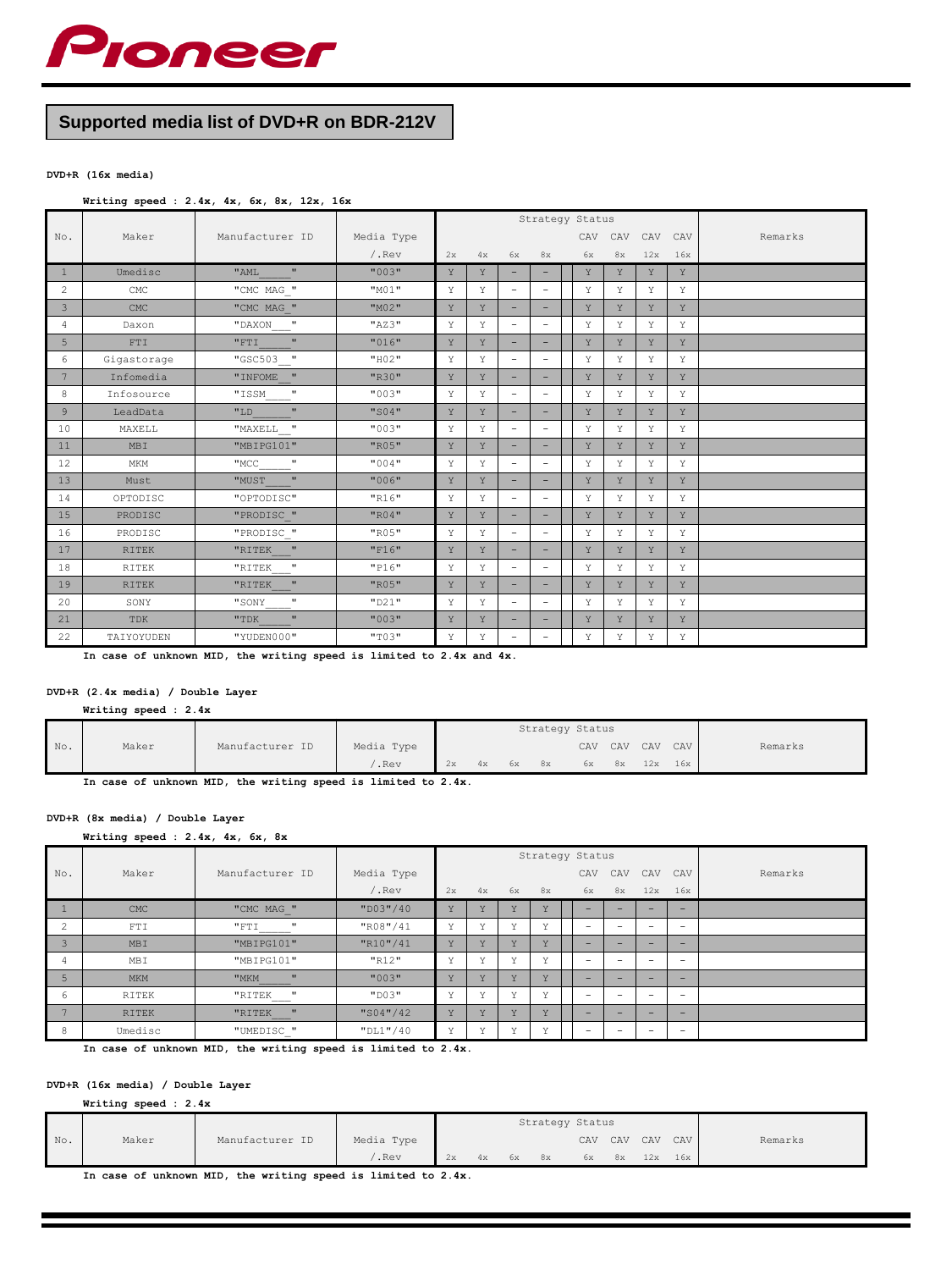

# **Supported media list of DVD+RW on BDR-212V**

#### **DVD+RW (2.4x media)**

# **Writing speed : 2.4x**

|                 |              | Maker<br>Manufacturer ID      |       |              |                          | Strategy Status |                          |    | Remarks |
|-----------------|--------------|-------------------------------|-------|--------------|--------------------------|-----------------|--------------------------|----|---------|
| No.             |              |                               | .Rev  | 2x           | 3x                       | 4x              | 6x                       | 8x |         |
|                 | <b>CMC</b>   | "CMC MAG "                    | "W01" | Y            | $-$                      |                 | -                        | -  |         |
| $\bigcirc$<br>∠ | INFODISC     | "INFODISC"                    | "A01" | v            | $\overline{\phantom{0}}$ |                 | $\overline{\phantom{0}}$ | -  |         |
| C.              | <b>MBI</b>   | "MBIPG101"                    | "W03" | Y            | -                        |                 | -                        | -  |         |
| 4               | MKM          | $\mathbf{H}$<br>"MCC          | "A01" | $\mathbf{v}$ | $\overline{\phantom{0}}$ |                 | $\overline{\phantom{0}}$ | -  |         |
| 5               | <b>RITEK</b> | $\mathbf{H}$<br>"RITEK<br>___ | "001" | Y            | $-$                      |                 | $\overline{\phantom{0}}$ | -  |         |
| 6               | Sentinel     | "SENTINEL"                    | "W01" | $\mathbf{v}$ | $\overline{\phantom{0}}$ |                 | $\overline{\phantom{0}}$ | -  |         |

**In case of unknown MID, the writing speed is limited to 2.4x.**

#### **DVD+RW (4x media)**

**Writing speed : 2.4x, 4x**

| No.            |            | Maker<br>Manufacturer ID |       |    |     | Strategy Status |                          |                          | Remarks |
|----------------|------------|--------------------------|-------|----|-----|-----------------|--------------------------|--------------------------|---------|
|                |            |                          | .Rev  | 2x | 3x  | 4x              | 6x                       | 8x                       |         |
|                | <b>CMC</b> | "CMC MAG_"               | "W02" | Y  |     | $\overline{v}$  |                          | $-$                      |         |
| 2              | Daxon      | $\mathbf{H}$<br>"DAXON   | "D42" | Υ  | -   | $\mathbf{v}$    | $\overline{\phantom{0}}$ | $\overline{\phantom{0}}$ |         |
| 3              | INFODISC   | "INFODISC"               | "A10" | Y  | -   | v               | $-$                      | $\equiv$                 |         |
| 4              | MBI        | "MBIPG101"               | "W04" | Υ  | -   | $\mathbf{v}$    | $\overline{\phantom{0}}$ | $\overline{\phantom{0}}$ |         |
| 5              | <b>MKM</b> | $\mathbf{H}$<br>"MKM     | "A02" | Y  | $-$ | Y               | $\equiv$                 | $\overline{\phantom{0}}$ |         |
| 6              | OPTODISC   | "OPTODISC"               | "OP4" | Υ  | -   | v               | -                        | $\overline{\phantom{0}}$ |         |
| $\overline{ }$ | RICOH      | "RICOHJPN"               | "W11" | Y  | -   | Y               | -                        | $\equiv$                 |         |
| 8              | RITEK      | $\mathbf{H}$<br>"RITEK   | "004" | Υ  | -   | $\vee$          | $\overline{\phantom{a}}$ | $\overline{\phantom{0}}$ |         |
| 9              | SONY       | $\mathbf{H}$<br>"SONY    | "S11" | Y  | -   | v               | $-$                      | $\overline{\phantom{0}}$ |         |

**In case of unknown MID, the writing speed is limited to 2.4x.**

## **DVD+RW (3.3x-8x media)**

**Writing speed : 3.3x, 6x, 8x**

|                    |            | Manufacturer ID<br>Maker |       |                          |                | Strategy Status          |                |                          |         |
|--------------------|------------|--------------------------|-------|--------------------------|----------------|--------------------------|----------------|--------------------------|---------|
| No.                |            |                          | .Rev  | 2x                       | 3x             | 4x                       | 6x             | 8x                       | Remarks |
|                    | <b>CMC</b> | "CMC MAG "               | "W03" | -                        | $\overline{v}$ | -                        | $\overline{v}$ | $\vee$                   |         |
| $\sim$<br><u>.</u> | MKM        | $\mathbf{H}$<br>"MKM     | "A03" | -                        | 3.2            | $\overline{\phantom{0}}$ | 37             | 37                       |         |
|                    | RICOH      | "RICOHJPN"               | "W21" | -                        | 7.7            | -                        | 37             | $\vee$                   |         |
| 4                  | RITEK      | $\mathbf{H}$<br>"RITEK   | "008" | $\overline{\phantom{0}}$ | 37             | -                        | $\mathbf{v}$   | $\overline{\phantom{0}}$ |         |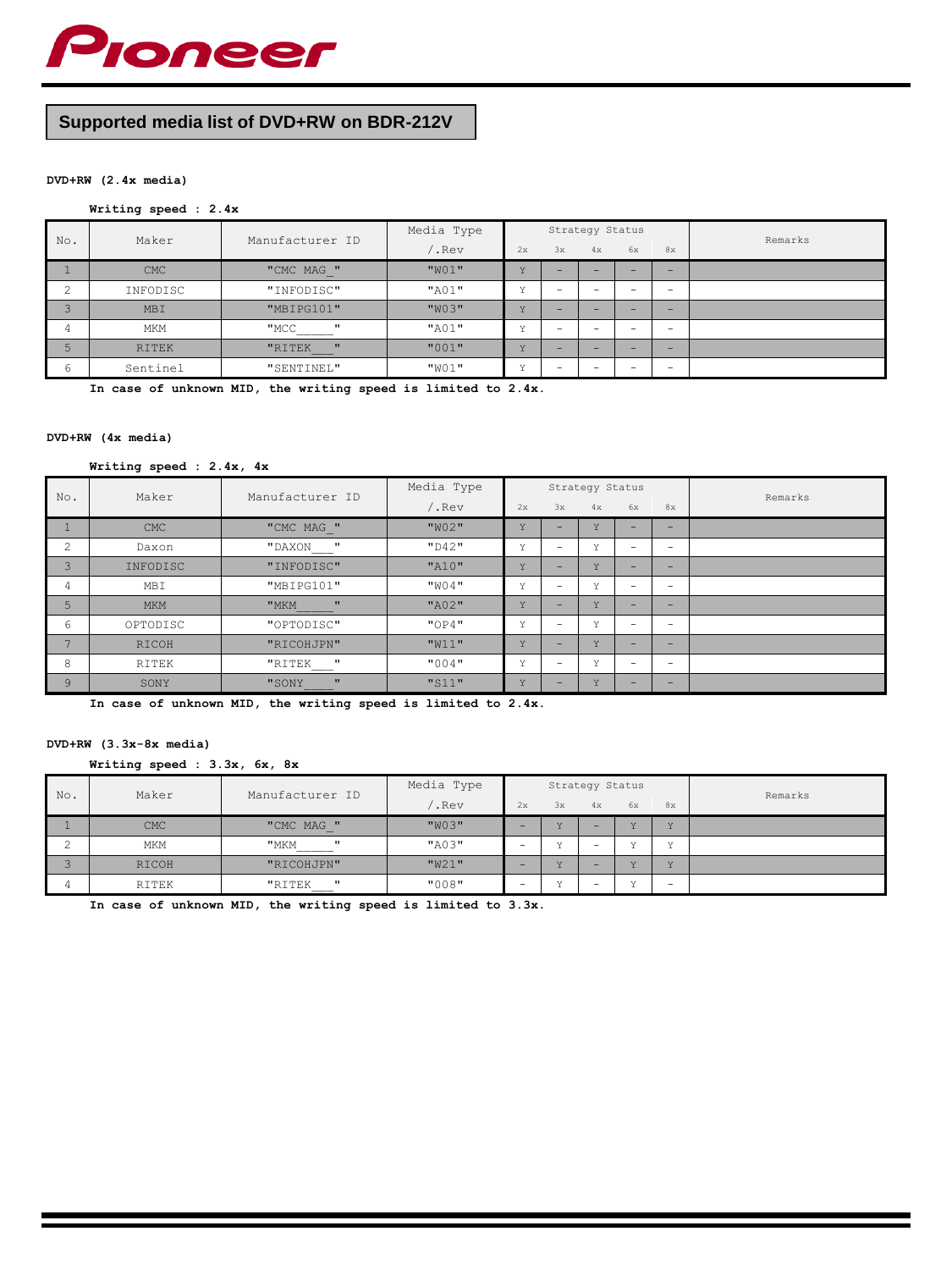

# **Supported media list of DVD M-DISC on BDR-212V**

# **DVD M-DISC (4x media)**

**Writing speed : 2.4x, 4x**

|     |                  |                 |     |                 |    | Strategy Status |     |     |        |     |         |
|-----|------------------|-----------------|-----|-----------------|----|-----------------|-----|-----|--------|-----|---------|
| No. | Maker            | Manufacturer ID |     |                 |    |                 | CAV | CAV | CAV    | CAV | Remarks |
|     |                  |                 | 2x  | 4x              | 6x | 8x              | 6x  | 8x  | 12x    | 16x |         |
|     | lenniata<br>Mi 1 | "MILLENTA001"   | 7.7 | $\overline{17}$ | -  |                 | -   | -   | $\sim$ | -   |         |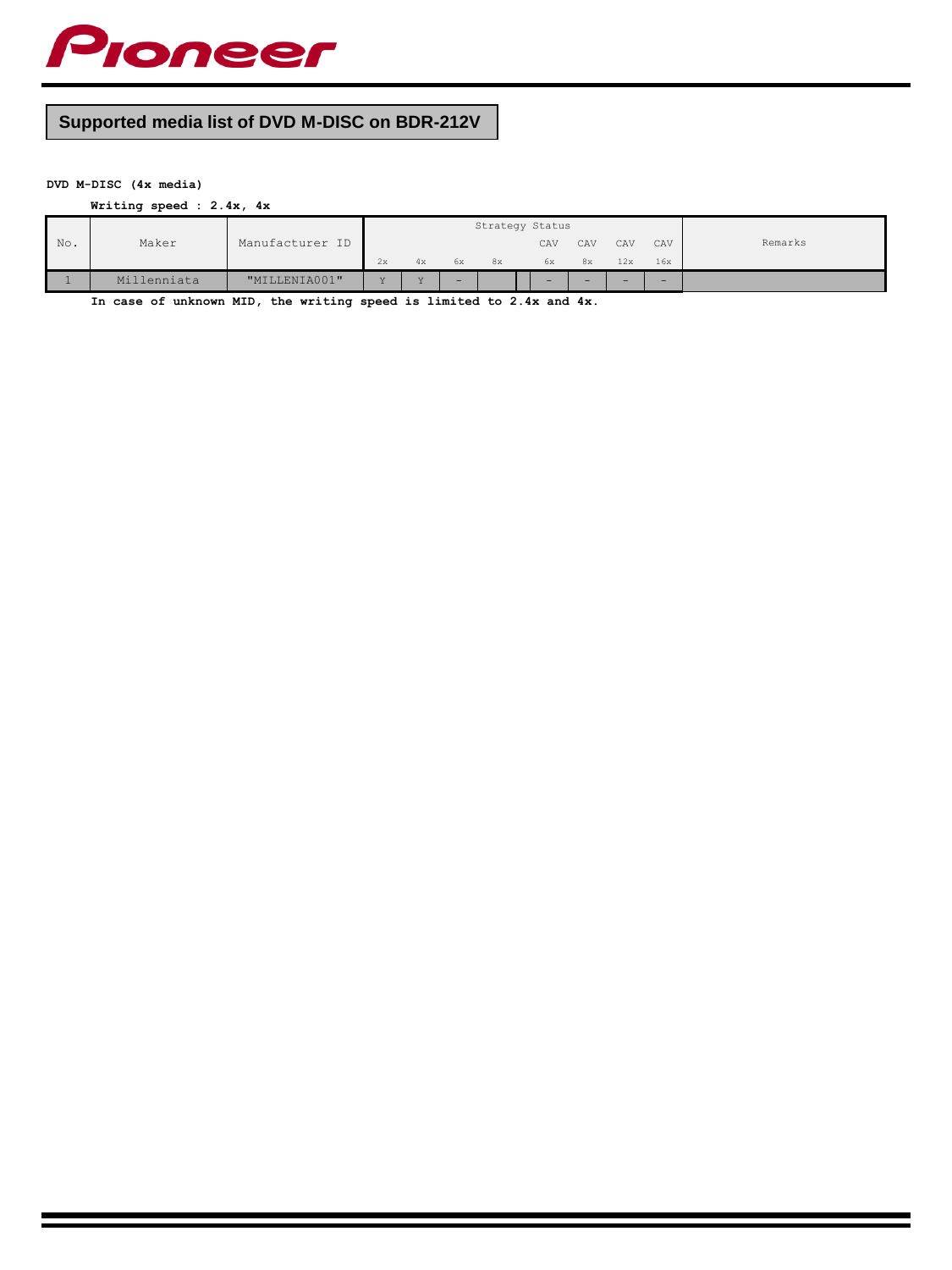

# **Supported media list of CD-R on BDR-212V**

# **CD-R Media:**

# **Writing speed : 4x, 10x, 16x, 24x, 32x, 40x**

|                     |                  |                   | Lead In  | Lead Out | Strategy Status |             |                          |                          |                          |     |             |                 |             |         |
|---------------------|------------------|-------------------|----------|----------|-----------------|-------------|--------------------------|--------------------------|--------------------------|-----|-------------|-----------------|-------------|---------|
|                     |                  |                   | Start    | Start    |                 |             |                          |                          |                          |     |             | CAV CAV CAV CAV |             |         |
| $\mathbb{N}\circ$ . | Manufacturer     | Name              | Time     | Time     | 4x              |             | 10x 16x 24x              |                          | 32x                      | 16x | 24x         | 32x             | 40x         | Remarks |
| $\mathbf{1}$        | 4M               | x52 Phthalo 80    | 97:28:26 | 79:59:74 | Y               | Y           | -                        | $\overline{\phantom{a}}$ | $\overline{\phantom{a}}$ | Y   | Y           | Y               | Y           |         |
| 2                   | CMC              | x52<br>80         | 97:26:66 | 79:59:73 | Υ               | Y           | ÷,                       | $\overline{\phantom{a}}$ | ÷,                       | Y   | Y           | Y               | Y           |         |
| $\mathcal{E}$       | <b>CMC</b>       | x52<br>80         | 97:26:66 | 79:59:71 | Y               | Y           | ÷                        | $\sim$                   | $\overline{\phantom{0}}$ | Υ   | Y           | $\mathbf Y$     | Y           |         |
| $\sqrt{4}$          | CMC              | x48 Phthalo 80    | 97:26:66 | 79:59:71 | Y               | Y           | $\overline{a}$           | $\equiv$                 | $\overline{a}$           | Y   | Y           | Υ               | Y           |         |
| $\overline{5}$      | <b>CMC</b>       | x48 Phthalo 80    | 97:26:66 | 79:59:73 | Υ               | $\mathbf Y$ | $\overline{\phantom{0}}$ | $\overline{\phantom{a}}$ |                          | Y   | $\mathbf Y$ | Y               | $\mathbf Y$ |         |
| $\epsilon$          | CMC              | x24 Phthalo 80    | 97:26:66 | 79:59:74 | Y               | Y           | ÷,                       | $\overline{\phantom{a}}$ | $\overline{\phantom{0}}$ | Υ   | Y           | Y               | Y           |         |
| $7\phantom{.0}$     | <b>CMC</b>       | x16 Phthalo 80    | 97:26:66 | 79:59:74 | Y               | $\mathbf Y$ | -                        | ۰                        |                          | Υ   | Y           | $\mathbf Y$     | Y           |         |
| 8                   | Daxon (ACER)     | X48/52 Phthalo 80 | 97:22:67 | 79:59:74 | Y               | Y           | $\overline{\phantom{a}}$ | $\overline{\phantom{a}}$ | $\overline{\phantom{a}}$ | Y   | Y           | Y               | Y           |         |
| 9                   | Daxon (ACER)     | X40 Phthalo 80    | 97:22:67 | 79:59:74 | Y               | $\mathbf Y$ | $\equiv$                 | $\equiv$                 | ۳                        | Y   | Y           | $\mathbf Y$     | Y           |         |
| 10                  | Daxon (ACER)     | X32 Phthalo 80    | 97:22:67 | 79:59:74 | Y               | Y           | $\overline{\phantom{a}}$ | $\overline{\phantom{a}}$ | $\overline{\phantom{a}}$ | Y   | Y           | Y               | Y           |         |
| 11                  | EMTEC (Plasmon)  | 52x 80            | 97:27:18 | 79:59:74 | Y               | Y           |                          |                          |                          | Y   | Y           | Y               | Y           |         |
| 12                  | $E-Top$          | 52x Cyanine       | 97:21:22 | 79:59:74 | Y               | Y           | ÷,                       | $\overline{\phantom{a}}$ | ÷                        | Y   | Y           | Y               | Y           |         |
| 13                  | $E-Top$          | 52x Phtharo       | 97:21:28 | 79:59:74 | Y               | $\mathbf Y$ | $\overline{\phantom{0}}$ | $\overline{\phantom{a}}$ |                          | Y   | $\mathbf Y$ | Y               | Y           |         |
| 14                  | Gigastorage      | Cyanine 80        | 97:28:12 | 79:59:74 | Y               | Y           | $\equiv$                 | $\equiv$                 | $\equiv$                 | Y   | Y           | Y               | Y           |         |
| 15                  | Gigastorage      | Phthalo           | 97:28:15 | 79:59:74 | Y               | Y           |                          | ۰                        |                          | Y   | Y           | Y               | Y           |         |
| 16                  | Lead Dada        | x32 Phthalo 80    | 97:26:56 | 79:59:74 | Υ               | Υ           | $\overline{\phantom{0}}$ | $\overline{\phantom{a}}$ | $\overline{\phantom{0}}$ | Υ   | Υ           | Y               | Y           |         |
| 17                  | Lead Dada        | x48 Phthalo 80    | 97:24:16 | 79:59:74 | $\mathbf Y$     | $\mathbf Y$ | -                        | $\overline{\phantom{a}}$ | ۰                        | Y   | Y           | $\mathbf Y$     | Y           |         |
| 18                  | MAXELL           | $CD-R74 (=23)$    | 97:25:22 | 74:30:00 | Y               | Υ           | $\sim$                   | $\equiv$                 | $\equiv$                 | Y   | Υ           | Υ               | Y           |         |
| 19                  | MAXELL           | 74 Data           | 97:25:23 | 74:30:00 | Y               | Y           | -                        | -                        | $\qquad \qquad -$        | Y   | Y           | Y               | Y           |         |
| 20                  | MAXELL           | 80 Data           | 97:25:23 | 79:59:74 | Υ               | Υ           | $\overline{\phantom{0}}$ | $\equiv$                 | Ĭ.                       | Υ   | Y           | Υ               | Y           |         |
| 21                  | MAXELL           | Cyanine 74        | 97:25:24 | 74:30:00 | Y               | Y           | $\equiv$                 | $\overline{\phantom{a}}$ | $\overline{\phantom{0}}$ | Y   | Y           | Y               | Y           |         |
| 22                  | MAXELL           | Cyanine 80        | 97:25:24 | 79:59:74 | Y               | Υ           | $\overline{a}$           | $\equiv$                 | $\overline{\phantom{a}}$ | Y   | Υ           | Υ               | Υ           |         |
| 23                  | <b>MBI</b>       | x52 80            | 97:17:06 | 79:59:74 | Y               | Y           | -                        | $\equiv$                 | L,                       | Y   | Y           | $\mathbf Y$     | Y           |         |
| 24                  | MBI              | x48 Phthalo 80    | 97:17:06 | 79:59:74 | Y               | Y           | ÷,                       | $\overline{\phantom{a}}$ | $\overline{\phantom{0}}$ | Y   | Y           | Y               | Y           |         |
| 25                  | MCC (MITSUBISHI) | Supper-Azo 80     | 97:15:21 | 79:59:74 | Y               | Y           | -                        | $\overline{\phantom{a}}$ | $\overline{a}$           | Y   | Y           | Y               | Y           |         |
| 26                  | MCC (MITSUBISHI) | Supper-Azo 74     | 97:34:21 | 74:43:00 | Y               | Υ           | $\overline{\phantom{a}}$ | $\overline{\phantom{a}}$ | $\overline{\phantom{a}}$ | Y   | Y           | Υ               | Y           |         |
| 27                  | MCC (MITSUBISHI) | Super-Azo HG80    | 97:34:22 | 79:59:74 | Y               | Y           | -                        | $\overline{\phantom{0}}$ | ۰                        | Y   | Y           | Y               | Y           |         |
| 28                  | MCC (MITSUBISHI) | 48x SONIC-Azo 80  | 97:34:23 | 79:59:73 | Y               | Y           | $\frac{1}{2}$            | $\equiv$                 | $\overline{a}$           | Y   | Y           | Y               | Y           |         |
| 29                  | MCC (MITSUBISHI) | Supper-Azo HGX80  | 97:34:23 | 79:59:74 | Y               | Y           |                          |                          |                          | Y   | Y           | Y               | Y           |         |
| 30                  | NAN-YA Plastics  | Ever Media        | 97:15:37 | 79:59:74 | Y               | Y           | $\overline{\phantom{a}}$ | $\equiv$                 | $\overline{a}$           | Y   | Y           | Y               | $\equiv$    |         |
| 31                  | PRINCO           | $CDR-74$          | 97:27:28 | 74:50:01 | Y               | Υ           | ۳                        | н                        |                          | Y   | $\mathbf Y$ | Υ               | $\mathbf Y$ |         |
| 32                  | PRINCO           | $CDR-80$          | 97:27:28 | 79:59:74 | Y               | Y           | $\qquad \qquad -$        | $\overline{\phantom{a}}$ | $\overline{\phantom{0}}$ | Υ   | Y           | Y               | Y           |         |
| 33                  | PRODISC          | 74                | 97:32:19 | 74:30:00 | Y               | Y           | -                        | -                        |                          | Υ   | Y           | Y               | Y           |         |
| 34                  | PRODISC          | 74Audio           | 97:32:19 | 74:30:00 | Y               | Y           | $\qquad \qquad -$        | $\overline{\phantom{a}}$ | $\overline{\phantom{0}}$ | Y   | Y           | Y               | Y           |         |
| 35                  | PRODISC          | x52 Phthalo 80    | 97:32:19 | 79:59:71 | Y               | $\mathbf Y$ | -                        | $\overline{\phantom{a}}$ | $\overline{\phantom{0}}$ | Y   | Y           | $\mathbf Y$     | Y           |         |
| 36                  | PRODISC          | x48 Phthalo 80    | 97:32:19 | 79:59:72 | Υ               | Y           | $\overline{\phantom{a}}$ | $\overline{\phantom{a}}$ | $\overline{\phantom{a}}$ | Y   | Υ           | Υ               | Y           |         |
| 37                  | PRODISC          | x40 Phthalo 80    | 97:32:19 | 79:59:73 | Y               | Y           |                          | $\equiv$                 |                          | Y   | Y           | Y               | Y           |         |
| 38                  | PRODISC          | x24 Phthalo 80    | 97:32:19 | 79:59:74 | Υ               | Y           | ÷                        | $\overline{\phantom{a}}$ | ÷                        | Y   | Υ           | Υ               | Y           |         |
| 39                  | PRODISC          | 80                | 97:32:19 | 79:59:74 | Y               | $\mathbf Y$ | $\overline{\phantom{0}}$ | $\equiv$                 | ۳                        | Y   | Y           | Υ               | Y           |         |
| 40                  | RITEK            | G Type80          | 97:15:17 | 79:59:74 | Y               | Y           | $\equiv$                 | $\equiv$                 | $\equiv$                 | Y   | Y           | Y               | Y           |         |
| 41                  | <b>RITEK</b>     | H Type74          | 97:31:01 | 74:45:00 | Y               | $\mathbf Y$ | $\overline{\phantom{0}}$ | $\equiv$                 | ÷                        | Y   | Y           | $\mathbf Y$     | Y           |         |
| 42                  | RITEK            | G Type74          | 97:31:07 | 74:45:00 | Y               | Y           | $\overline{\phantom{0}}$ | $\overline{\phantom{a}}$ | $\overline{\phantom{a}}$ | Y   | Y           | Υ               | Y           |         |
| 43                  | <b>RITEK</b>     | H Type80          | 97:15:11 | 79:59:74 | Y               | $\mathbf Y$ | $\overline{\phantom{0}}$ | $\equiv$                 | $\overline{\phantom{0}}$ | Y   | Y           | $\mathbf Y$     | Y           |         |
| 44                  | RITEK            | S Type80          | 97:15:12 | 79:59:73 | Y               | Υ           | $\equiv$                 | $\sim$                   | $\overline{\phantom{a}}$ | Y   | Υ           | Υ               | Y           |         |
| 45                  | <b>RITEK</b>     | K Type80          | 97:15:12 | 79:59:74 | Y               | Y           | ٠                        | $\overline{\phantom{a}}$ | ۳                        | Y   | Y           | Y               | Y           |         |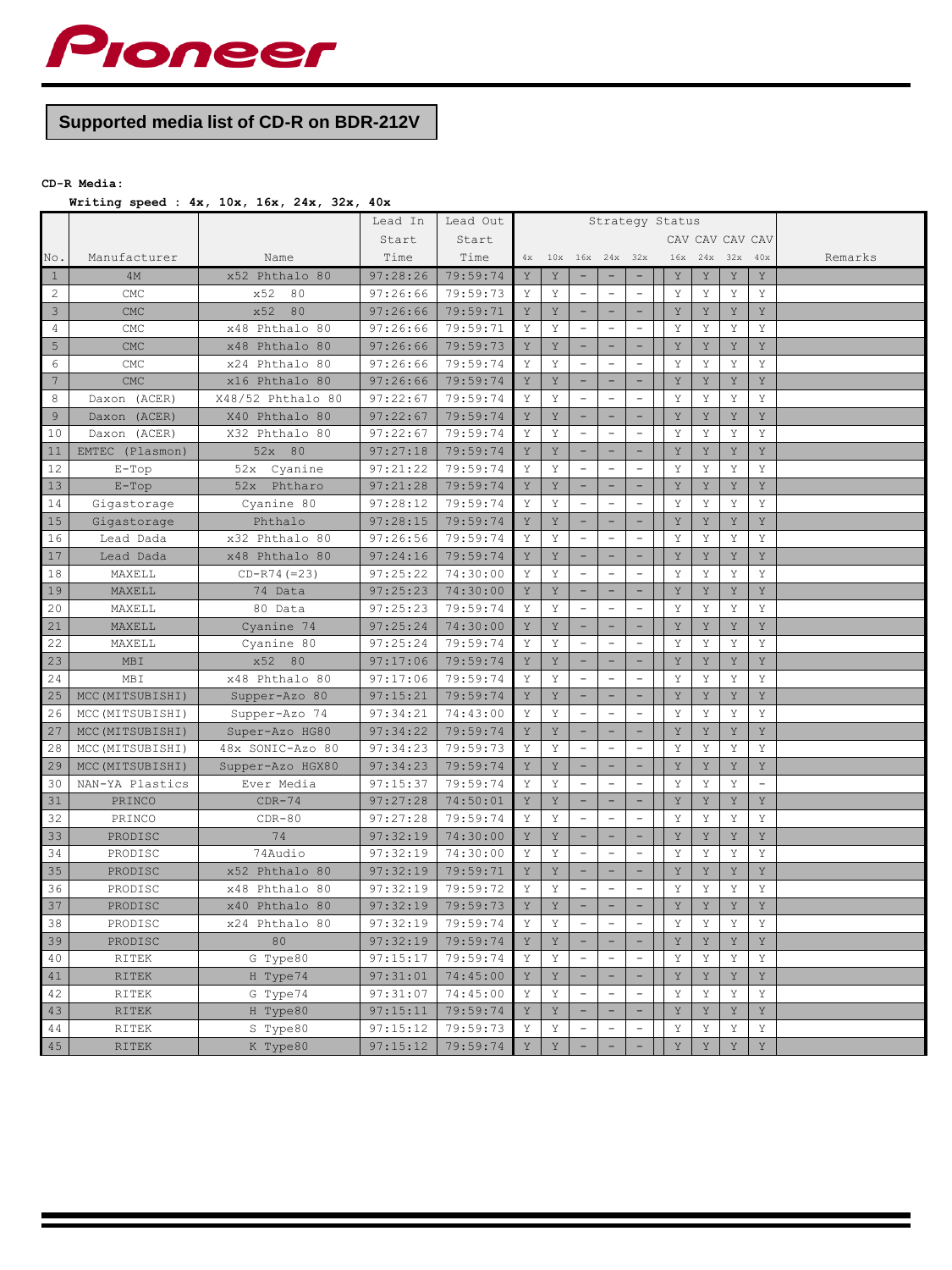

# **Supported media list of CD-R on BDR-212V**

| 46 | <b>RITEK</b> | 48x JS Type80     | 97:15:17 | 79:59:70 | Y | Y | $\overline{\phantom{a}}$ | $\qquad \qquad -$        | ۰                        | Y | Y | Y | Y                        |  |
|----|--------------|-------------------|----------|----------|---|---|--------------------------|--------------------------|--------------------------|---|---|---|--------------------------|--|
| 47 | <b>RITEK</b> | JS Type80         | 97:15:17 | 79:59:73 | Y | Y |                          | ÷                        |                          | Y | Y | Y | Y                        |  |
| 48 | <b>RITEK</b> | S Type74          | 97:31:01 | 74:45:01 | Y | Y | $\equiv$                 | $\qquad \qquad -$        | $\overline{\phantom{0}}$ | Y | Y | Y | Y                        |  |
| 49 | <b>RITEK</b> | K Type74          | 97:31:02 | 74:45:00 | Y | Y |                          |                          |                          | Y | Y | Y | Y                        |  |
| 50 | <b>RITEK</b> | JS Type74         | 97:31:07 | 74:45:01 | Y | Y | $\equiv$                 | $\equiv$                 | $\overline{\phantom{0}}$ | Y | Y | Y | Y                        |  |
| 51 | <b>RITEK</b> | JS Type74         | 97:31:07 | 74:45:02 | Y | Y | ۰                        | -                        |                          | Y | Y | Y | Y                        |  |
| 52 | <b>SKC</b>   | x52 Phthalo 80    | 97:26:26 | 79:59:73 | Y | Y |                          | $\qquad \qquad -$        | $\overline{\phantom{0}}$ | Y | Y | Y | Y                        |  |
| 53 | <b>SKC</b>   | x32 Phthalo 80    | 97:26:26 | 79:59:74 | Y | Y | -                        | $\overline{\phantom{0}}$ |                          | Y | Y | Y | Y                        |  |
| 54 | <b>SKC</b>   | Phthalo           | 97:26:26 | 79:59:74 | Y | Y | $\equiv$                 | $\overline{\phantom{m}}$ | ۰                        | Y | Y | Y | Y                        |  |
| 55 | SONY         | X32 Cyanine       | 97:24:12 | 79:59:74 | Y | Y | -                        | ۰                        | ۳                        | Y | Y | Y | Y                        |  |
| 56 | SONY         | x48/52 Phthalo 80 | 97:24:16 | 79:59:74 | Y | Y |                          | ÷,                       |                          | Y | Y | Y | Y                        |  |
| 57 | SONY         | 74                | 97:24:11 | 74:43:00 | Y | Y | $\overline{\phantom{0}}$ | ÷                        | ۳                        | Y | Y | Y | Y                        |  |
| 58 | SONY         | 74Audio           | 97:24:11 | 74:43:00 | Y | Y |                          | $\equiv$                 | ۰                        | Y | Y | Y | Y                        |  |
| 59 | SONY         | 80                | 97:24:11 | 79:59:74 | Y | Y | -                        | ÷                        | ۳                        | Y | Y | Y | Y                        |  |
| 60 | TaiyoYuden   | 74P               | 97:24:01 | 74:43:00 | Y | Y |                          | $\equiv$                 |                          | Y | Y | Y | Y                        |  |
| 61 | TaiyoYuden   | X40NEW            | 97:24:01 | 74:43:02 | Y | Y |                          | -                        |                          | Y | Y | Y | Y                        |  |
| 62 | TaiyoYuden   | 74X               | 97:24:01 | 74:43:01 | Y | Y | $\overline{\phantom{0}}$ | $\overline{\phantom{m}}$ | ۰                        | Y | Y | Y | Y                        |  |
| 63 | TaiyoYuden   | X40NEW            | 97:24:01 | 79:59:72 | Y | Y |                          | -                        | ۳                        | Y | Y | Y | Y                        |  |
| 64 | TaiyoYuden   | 32x 80X           | 97:24:01 | 79:59:73 | Y | Y | $\qquad \qquad -$        | $\qquad \qquad -$        | $\overline{\phantom{0}}$ | Y | Y | Y | Y                        |  |
| 65 | TaiyoYuden   | 80P               | 97:24:01 | 79:59:74 | Y | Y |                          | ÷                        |                          | Y | Y | Y | Y                        |  |
| 66 | TDK          | $CD - R80(15)$    | 97:15:00 | 79:59:74 | Y | Y | $\equiv$                 | $\qquad \qquad -$        | ۰                        | Y | Y | Y | Y                        |  |
| 67 | TDK          | X40 Phthalo 90    | 97:15:05 | 91:01:48 | Y | Y |                          | -                        |                          | Y | Y | Y | Y                        |  |
| 68 | TDK          | X48/52 Phthalo 80 | 97:15:05 | 79:59:74 | Y | Y | ÷,                       | $\qquad \qquad -$        | $\overline{\phantom{0}}$ | Y | Y | Y | Y                        |  |
| 69 | TDK          | $CD-R80(25)$      | 97:25:00 | 79:59:74 | Y | Y |                          | ۰                        |                          | Y | Y | Y | Y                        |  |
| 70 | TDK          | $CD- R74$         | 97:32:00 | 74:59:00 | Y | Y | $\equiv$                 | $\equiv$                 | $\qquad \qquad -$        | Y | Y | Y | Y                        |  |
| 71 | TDK          | X48 Phthalo 74    | 97:32:05 | 74:59:00 | Y | Y | ۰                        | ۰                        | ۳                        | Y | Y | Y | Y                        |  |
| 72 | TDK          | $CD-R63S$         | 97:49:00 | 63:52:00 | Y | Y | $\equiv$                 | $\overline{\phantom{a}}$ | ۳                        | Y | Y | Y | $\overline{\phantom{a}}$ |  |
| 73 | TDK          | Cyanine 80        | 97:15:01 | 79:59:74 | Y | Y | -                        | ۰                        | ۰                        | Y | Y | Y | Y                        |  |
| 74 | TDK          | Cyanine 74        | 97:32:01 | 74:59:00 | Y | Y |                          | $\equiv$                 |                          | Y | Y | Y | Y                        |  |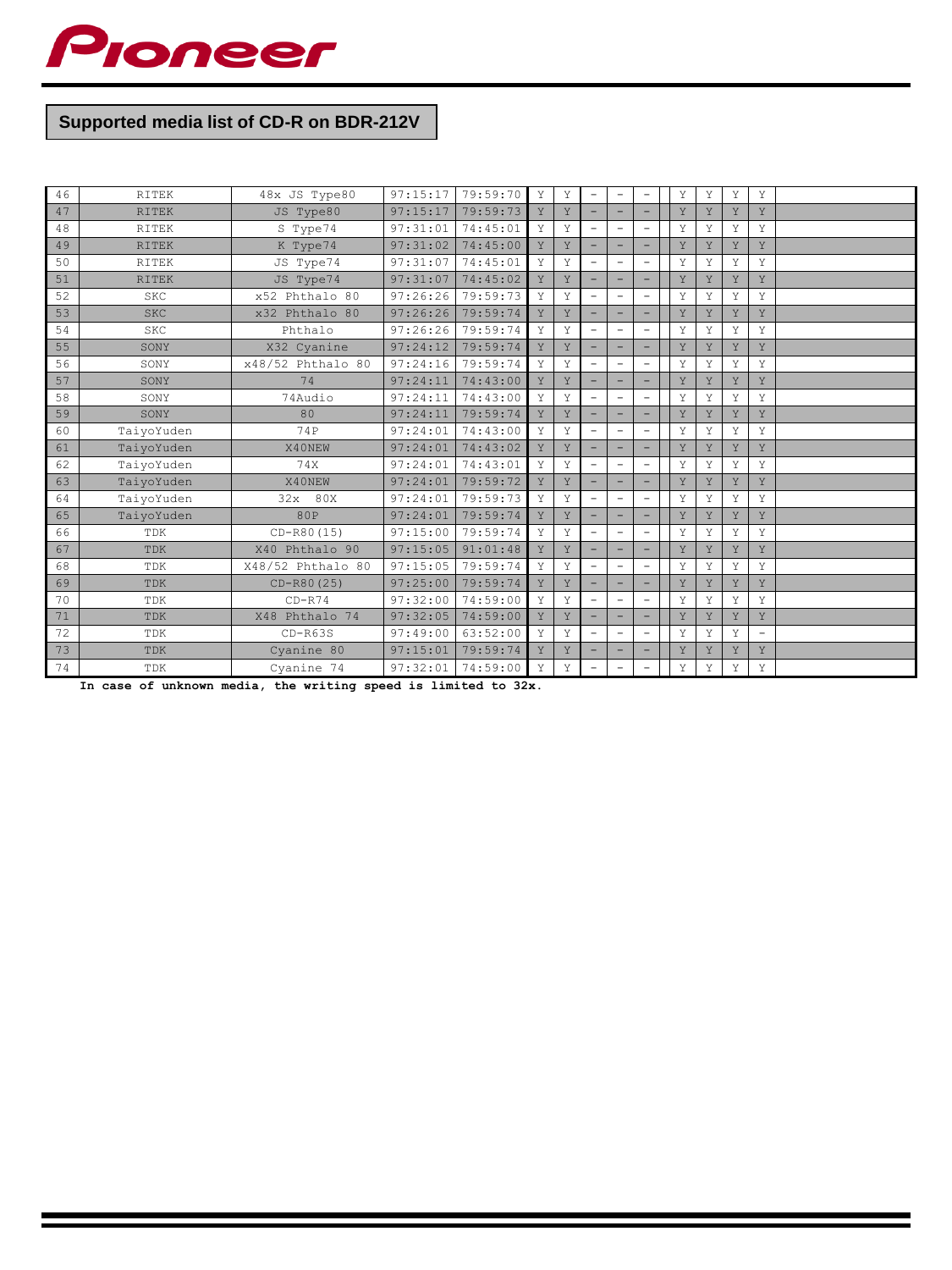

# **Supported media list of CD-RW on BDR-212V**

#### **CD-RW : Normal Speed (4X)**

#### **Writing speed : 4x**

| No.            |                    | Capacity | Lead In  | Lead Out |    |                          |     |                          | Remarks |
|----------------|--------------------|----------|----------|----------|----|--------------------------|-----|--------------------------|---------|
|                | Manufacturer       | (min)    | Start    | Start    |    | Strategy Status          |     |                          |         |
|                |                    | $/$ (MB) | Time     | Time     | 4x | 10x                      | 16x | 24x                      |         |
| $\overline{1}$ | <b>RICOH</b>       |          | 97:27:00 | 74:12:00 | Y  |                          |     | Ξ.                       |         |
| 2              | MCC                | 74/650   | 97:34:22 | 74:43:00 | Y  | $\overline{\phantom{a}}$ | ÷   | $\sim$                   |         |
| $\overline{3}$ | <b>MCC</b>         | 80/700   | 97:34:22 | 79:59:74 | Y  | -                        | Ξ.  | -                        |         |
| 4              | SONY               |          | 97:26:51 | 79:59:74 | Y  | $\overline{\phantom{a}}$ | Ξ.  | $\equiv$                 |         |
| 5              | <b>RITEK</b>       | 80/700   | 97:10:00 | 79:59:74 | Y  | -                        | Ξ.  | -                        |         |
| 6              | RITEK              |          | 97:27:10 | 74:41:00 | Υ  | $\overline{\phantom{a}}$ | Ξ.  | $\overline{\phantom{a}}$ |         |
| $-7$           | CMC                | 80/700   | 97:26:65 | 79:59:74 | Y  | -                        |     | н.                       |         |
| 8              | CMC                | 74/650   | 97:26:65 | 75:00:00 | Y  | $\overline{\phantom{a}}$ | Ξ.  | $\qquad \qquad =$        |         |
| $\overline{9}$ | DAXON (ACER)       |          | 97:22:60 | 74:41:50 | Y  | н.                       | Ξ.  | $\overline{\phantom{a}}$ |         |
| 10             | Prodisc            | 80/700   | 97:32:11 | 79:59:74 | Y  | $\overline{\phantom{a}}$ | Ξ.  | $\overline{\phantom{a}}$ |         |
| 11             | Gigastorage        |          | 97:28:15 | 79:59:74 | Y  | Ξ.                       |     | Ξ.                       |         |
| 12             | <b>SKC</b>         |          | 97:26:20 | 74:59:73 | Y  | $\overline{\phantom{a}}$ | Ξ.  | $\overline{\phantom{a}}$ |         |
| ı<br>13        | LEAD DATA          |          | 97:26:50 | 79:59:74 | Y  | ÷                        | Ξ.  | $\equiv$                 |         |
| 14             | PRINCO             |          | 97:27:21 | 79:59:74 | Y  | $\overline{\phantom{a}}$ | Ξ.  | $\qquad \qquad =$        |         |
| 15             | Moser Baer         |          | 97:17:00 | 79:59:74 | Y  | Ξ.                       |     | -                        |         |
| 16             | Infodisc (Memolex) | 80/700   | 97:25:30 | 79:59:74 | Y  | $\overline{\phantom{a}}$ | -   | $\overline{\phantom{a}}$ |         |
| 17             | Infodisc (Memolex) | 74/650   | 97:25:30 | 74:41:47 | Y  |                          |     |                          |         |

**In case of unknown MID, the writing speed is limited to 4x.**

#### **CD-RW : High Speed (4X--10X)**

**Writing speed : 4x, 10x**

| No.            |                    | Capacity          | Lead In       | Lead Out      |    |                        |          |                          | Remarks |  |
|----------------|--------------------|-------------------|---------------|---------------|----|------------------------|----------|--------------------------|---------|--|
|                | Manufacturer       | (min)<br>$/$ (MB) | Start<br>Time | Start<br>Time | 4x | Strategy Status<br>10x | 16x 24x  |                          |         |  |
|                |                    |                   |               |               |    |                        |          |                          |         |  |
| $\mathbf{1}$   | <b>RICOH</b>       | 74/650            | 97:27:00      | 74:12:00      | Y  | Y                      | -        | Ξ.                       |         |  |
| 2              | MCC                | 74/650            | 97:34:23      | 74:43:00      | Y  | Y                      | Ξ.       | $\equiv$                 |         |  |
| 3              | <b>MCC</b>         | 80/700            | 97:34:23      | 79:59:74      | Y  | Y                      | ÷        | ÷                        |         |  |
| 4              | SONY               |                   | 97:27:00      | 74:12:00      | Y  | Y                      | $\equiv$ | $\equiv$                 |         |  |
| 5              | SONY               |                   | 97:34:23      | 74:43:00      | Y  | Y                      | -        | -                        |         |  |
| 6              | RITEK / (TDK)      | 80/700            | 97:10:00      | 79:59:74      | Y  | Y                      | Ξ.       | $\overline{\phantom{a}}$ |         |  |
| 7              | <b>RITEK</b>       |                   | 97:27:10      | 74:41:00      | Y  | Y                      | ÷        | $\overline{\phantom{a}}$ |         |  |
| 8              | CMC                | 80/700            | 97:26:65      | 79:59:74      | Y  | Y                      | $\equiv$ | $\frac{1}{2}$            |         |  |
| $\overline{9}$ | CMC                |                   | 97:26:65      | 75:00:00      | Y  | Y                      |          | Ξ.                       |         |  |
| 10             | DAXON (ACER)       |                   | 97:22:60      | 74:41:50      | Y  | Y                      | $\equiv$ | $\equiv$                 |         |  |
| 11             | DAXON (ACER)       |                   | 97:22:62      |               | Y  | Y                      | ÷        | $\overline{\phantom{a}}$ |         |  |
| 12             | Imation            |                   | 97:24:15      | 74:30:00      | Y  | Y                      | Ξ.       | $\frac{1}{2}$            |         |  |
| 13             | Prodisc            | 80/700            | 97:32:12      | 79:59:74      | Y  | Y                      |          | Ξ.                       |         |  |
| 14             | Gigastorage        |                   | 97:28:15      | 74:12:00      | Y  | Y                      | Ξ.       | $\equiv$                 |         |  |
| 15             | <b>SKC</b>         |                   | 97:26:21      | 74:59:73      | Y  | Y                      | ÷        | ÷                        |         |  |
| 16             | LEAD DATA          | 80/700            | 97:26:51      | 79:59:74      | Y  | Y                      | $\equiv$ | $\equiv$                 |         |  |
| 17             | Moser Baer         | 80/700            | 97:17:01      | 79:59:74      | Y  | Y                      | Ξ.       | н.                       |         |  |
| 18             | Infodisc (memolex) | 80/700            | 97:25:30      | 79:59:73      | Υ  | Υ                      |          | $\equiv$                 |         |  |